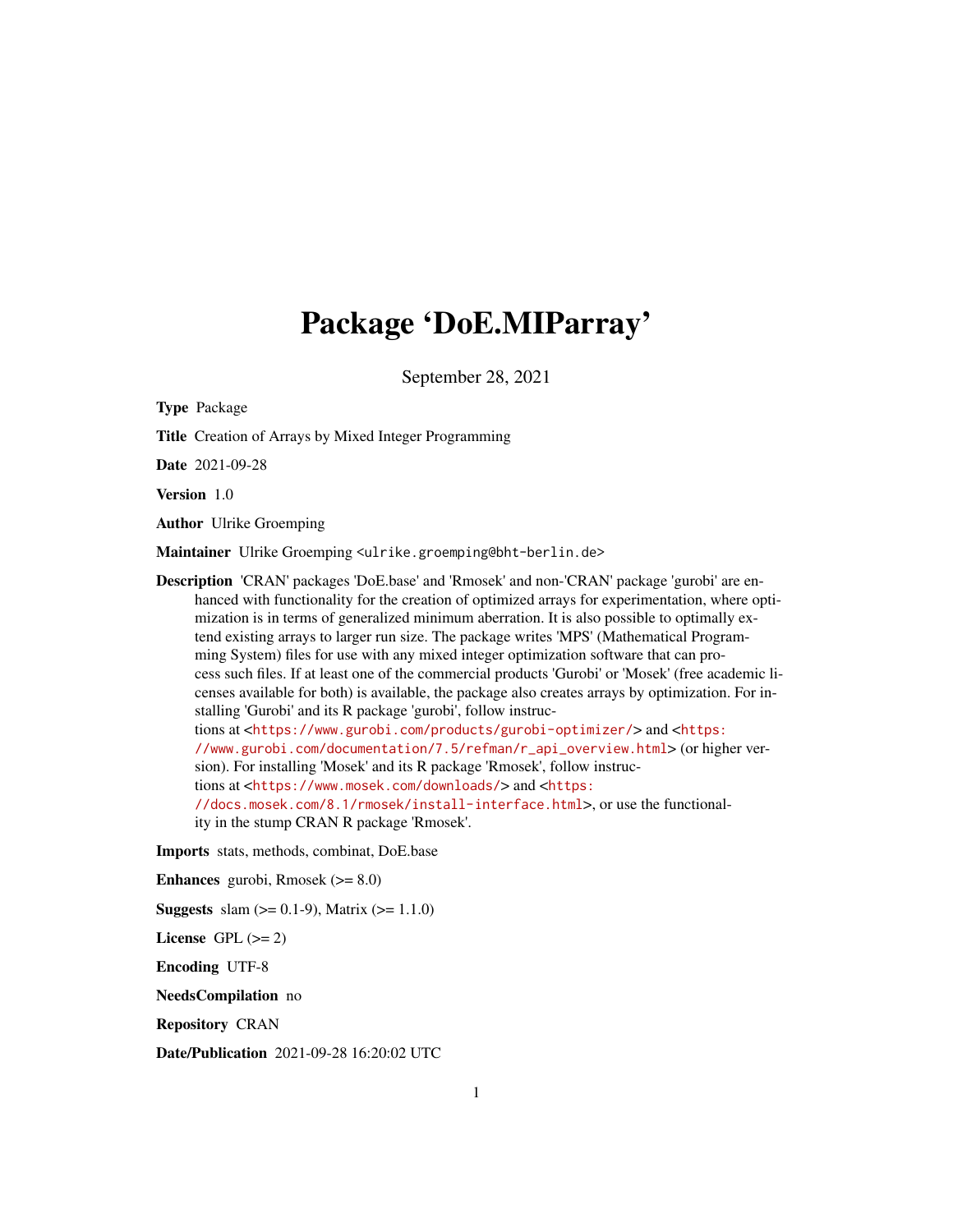# <span id="page-1-0"></span>R topics documented:

|       | mosek MIPcontinue $\ldots \ldots \ldots \ldots \ldots \ldots \ldots \ldots \ldots \ldots \ldots \ldots$ |  |
|-------|---------------------------------------------------------------------------------------------------------|--|
|       |                                                                                                         |  |
|       |                                                                                                         |  |
|       |                                                                                                         |  |
|       |                                                                                                         |  |
| Index |                                                                                                         |  |
|       |                                                                                                         |  |

DoE.MIParray-package *Package to Create a MIP Based Array*

# <span id="page-1-1"></span>**Description**

'CRAN' packages 'DoE.base' and 'Rmosek' and non-'CRAN' package 'gurobi' are enhanced with functionality for the creation of optimized arrays for experimentation, where optimization is in terms of generalized minimum aberration. It is also possible to optimally extend existing arrays to larger run size. The package writes 'MPS' (Mathematical Programming System) files for use with any mixed integer optimization software that can process such files. If at least one of the commercial products 'Gurobi' or 'Mosek' (free academic licenses available for both) is available, the package also creates arrays by optimization. For installing 'Gurobi' and its R package 'gurobi', follow instructions at <https://www.gurobi.com/products/gurobi-optimizer/> and <https://www.gurobi.com/documentation/7.5/refman/r\_api\_overview.html> (or higher version). For installing 'Mosek' and its R package 'Rmosek', follow instructions at <https://www.mosek.com/downloads/> and <https://docs.mosek.com/8.1/rmosek/install-interface.html>, or use the functionality in the stump CRAN R package 'Rmosek'.

#### Details

The package creates an array with specified minimum resolution and optimized word length pattern, using mixed integer programming (MIP). This is a step in generalized minimum aberration (GMA) according to Xu and Wu (2001), which is a way to minimize the confounding potential in a factorial design, as measured by the generalized word length pattern (GWLP). Reduction of short words has priority over reduction of long words, because it pertains to confounding of lower order interactions, which is assumed to be more severe than confounding of higher order interactions.

There is always one word of length zero. An array is said to have strength t (resolution  $R=t+1$ ), if it has no words of lengths 1,...,t, but has words of length  $R=t+1$ ; in that case, t-factor interactions are not confounded with the overall mean, (t-1)-factor interactions are not confounded with main effects, and so forth. Groemping and Xu (2014) provided an interpretation of the number of shortest words (i.e. words of length R) in terms of coefficients of determination of linear models with main effects model matrix columns on the LHS and full factorial t-factor models on the right-hand side; for example, in an array of strength 2 with three 3-level factors, the number of words of length 3 is the sum of the two  $R^2$  values obtained from regressing the two main effects model matrix columns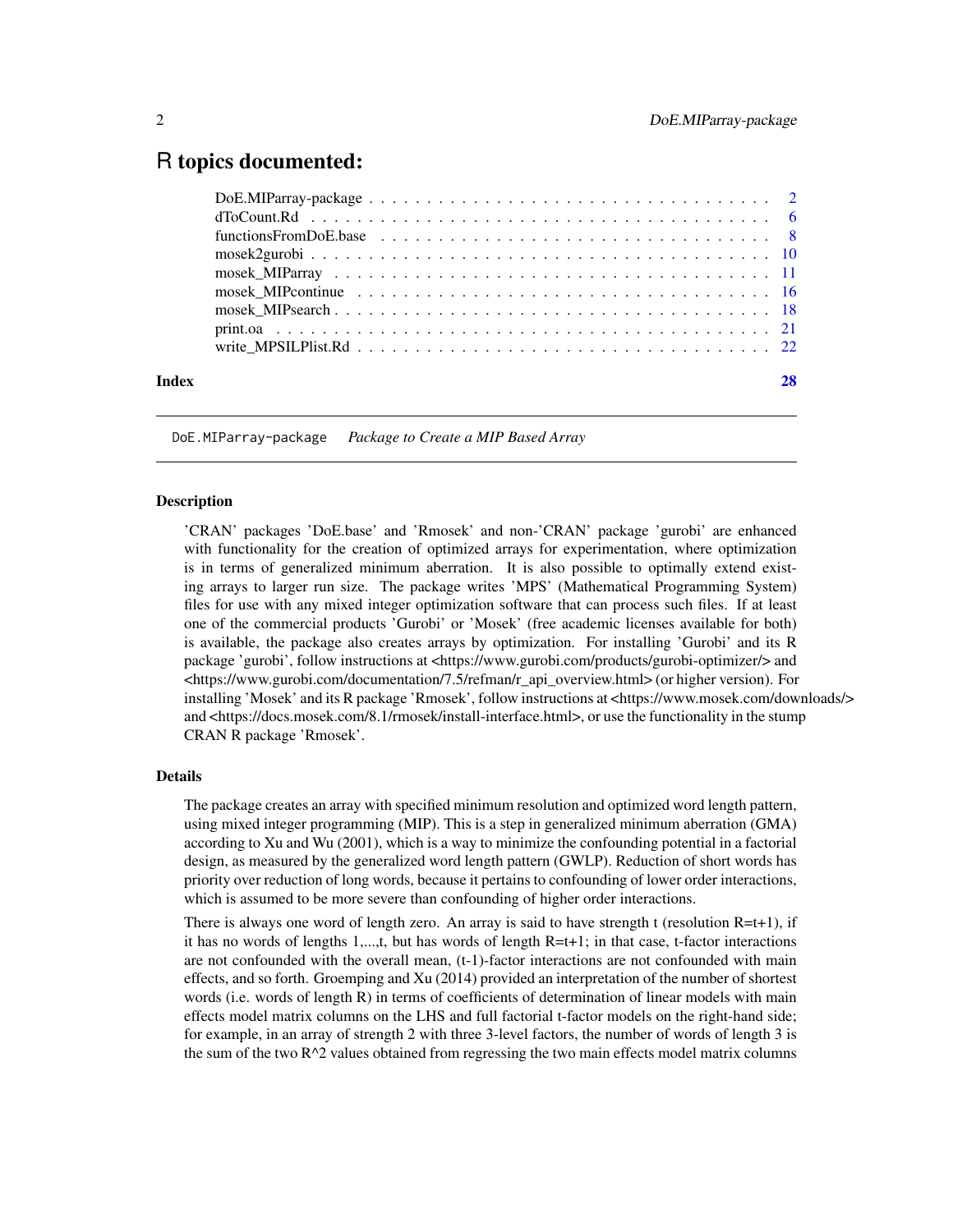# <span id="page-2-0"></span>DoE.MIParray-package 3

of one of the factors on a full model in the other two factors, provided main effect model matrix columns are coded orthogonally (to each other and the overall mean). GMA considers a design better than another one, if it has larger strength or resolution. In case of ties, a design is better if it has fewer shortest words; further ties are resolved by comparing words of lengths t+2, t+3, ...

Any array found by a function of this package will have the requested resolution (if not possible, an error will be thrown). If desired (default, but can be suppressed), optimization of the number of shortest words will be attempted. If kmax is chosen larger than the resolution, optimization of longer words will also be attempted. Mixed integer optimization is very resource-intensive and often fails to provide a confirmed optimum (see also below). Choosing kmax larger than the resolution is therefore advisable for very small problems only; in most cases, one should attempt an optimization of the number of shortest words only, or even suppress that by find.only=TRUE. Only after this has been achieved, possibly with several sequential attempts, a subsequent attempt to improve the number of longer words should be undertaken.

Functions [gurobi\\_MIParray](#page-10-1) and [mosek\\_MIParray](#page-10-2) create an array from scratch (start=NULL and forced=NULL), by trying to improve a starting array specified with the argument start, or by restricting a portion of the array to correspond to a pre-existing array with the argument forced. If no starting array is given, the functions initially obtain one by solving a linear optimization problem for obtaining a design with the requested resolution. Subsequently, the number of shortest words of the starting array is optimized, followed by the numbers of words of length up to kmax.

Where functions [gurobi\\_MIParray](#page-10-1) and [mosek\\_MIParray](#page-10-2) do not easily find an optimal array, it may be worthwhile to consider using functions [gurobi\\_MIPsearch](#page-17-1) and [mosek\\_MIPsearch](#page-17-2), which can search over different orderings of the factor levels; these have been provided because a brief search for a fortunate level orderings may be successful where a very long search for an unfortunate level ordering fails.

The algorithm implemented in the package is explained in Groemping and Fontana (2019); it is a modification of Fontana (2017). Modifications include enforcing the requested resolution via a linear optimization step (much faster than sequentially optimizing all those word lengths until they are zeroes), and using a result on coding invariance from Groemping (2018) for a more parsimonious formulation of constraints. Mixed integer programming can use a lot of time and resources; in particular, the confirmation of the optimality of a solution that has been found can take prohibitively long, even if the optimal solution itself has been found fast (which is also not necessarily so). Functions [gurobi\\_MIPcontinue](#page-15-1) and [mosek\\_MIPcontinue](#page-15-2) can be used to continue optimization for larger problems, where optimization was previously aborted, e.g. due to a time limit (however, a lot of effort is lost and has to be repeated when continuing a previous attempt). Note that it is possible to continue an optimization effort started with Gurobi using Mosek and vice versa, because the functions gurobi\_MIPcontinue and mosek\_MIPcontinue can convert problems using the internal functions [mosek2gurobi](#page-9-1) and [gurobi2mosek](#page-9-2). Groemping (2020) explains the package itself.

The solver functions in the package use the commercial solvers Mosek and/or Gurobi, which provide free academic licenses. These solvers and their corresponding vendor-provided R packages have to be installed for using the package's solver functions. For users who do not have access to these but to other solvers, the package provides export functions to mps files that can be read by other solvers, for example by IBM CPLEX ([write\\_MPSMIQP](#page-21-1), [write\\_MPSILPlist](#page-21-1)).

#### Warning

Escaping from a Gurobi run will most likely be unsuccessful, might leave R in an unstable state, and usually fails to release the entire CPU usage; thus, one should think carefully about the affordable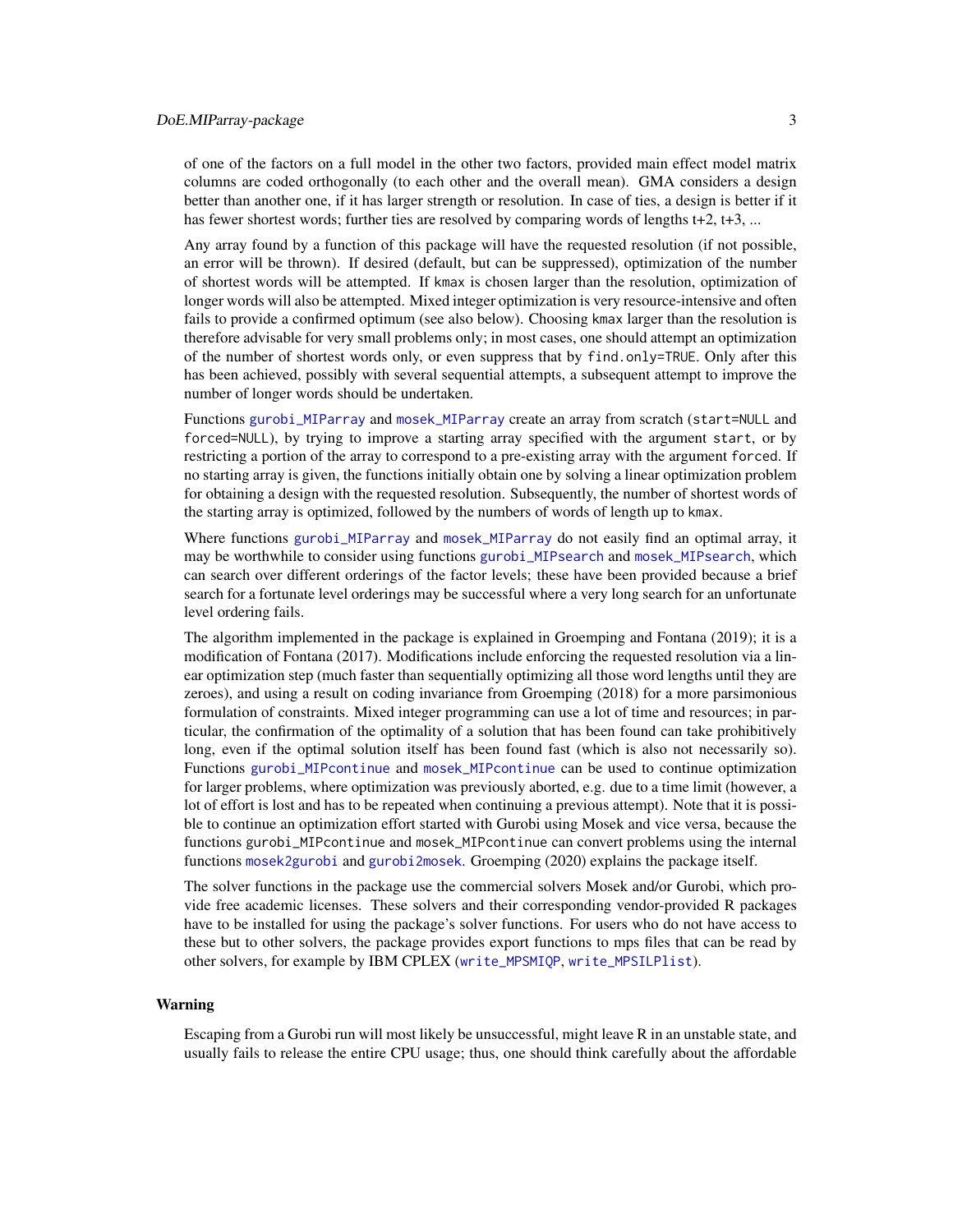#### run times.

Mosek can usually be escaped using the <ESC> key, and one can even hope to get a valid output. However, after such escapes, it is also advisable to use RMosek's internal clean function (Rmosek:::mosek\_clean()), since computer instabilities after repeated escapes from Mosek have been observed (the package functions execute the mosek\_clean command after conducting Mosek runs).

### Installation

Gurobi and Mosek need to be separately installed; please follow vendors' instructions; it is necessary to obtain a license; for academic use, free academic licenses are available in both cases.

Both Gurobi and Mosek provide R packages (**gurobi** and **Rmosek**) for accessing the software, and they also provide instructions on their installation.

For Gurobi, the R package **gurobi** is provided with the software installation files and can simply be installed like usual for a non-Web package.

For Mosek, there is a CRAN package **Rmosek**, which is a stump only and can be used for installing the suitable package **Rmosek** from the Mosek website. Its installation requires compilation from source. Several prerequisites are needed, basically the same ones needed for compiling packages. Make sure to set up the R environment for this purpose (for Windows, see <https://cran.r-project.org/bin/windows/Rtools/>; you may have to set some paths yourself; I am not familiar with the proper process for other platforms). If this is accomplished and package **Matrix** is at the latest level (as recommended in the **Rmosek** online documentation), install the CRAN package **Rmosek**, whose purpose it is to support installation of the appropriate Rmosek package for your platform and Mosek version. Once this CRAN package is available, run function mosek\_attachbuilder, specifying the appropriate path as pointed out in the function's documentation, and subsequently run the custom-made function install.rmosek. After this activity (if all went well), the CRAN package **Rmosek** will have been replaced by a working version of package Rmosek whose version number depends on your version of Mosek. In case of problems, running the install.packages command provided in the **Rmosek** online documentation for your version of Mosek (Mosek ApS 2017b) may also be worth a try; if all else fails, you may have to contact Rmosek support.

Don't be confused by Mosek ApS's somewhat strange communication regarding the package **Rmosek**: the CRAN version (stump for the purpose of supporting installation of the working version) has its own separate numbering that currently starts with "1". The working **Rmosek** packages have version numbers whose first digit is kept in sync with the Mosek major version number; apart from that, version numbers of Rmosek versions and Mosek versions are not kept in sync; for example, the current version (July 13 2019) of package Rmosek for Mosek version 8 is 8.0.69, while the Mosek version is 8.1.0.81 (the revision versions of Mosek change quite frequently). Whenever Mosek itself is re-installed (at least with a change of minor version like  $8.0$  to  $8.1$ ), the **Rmosek** sources must be re-compiled, even if their version has not changed; this is presumably why Mosek ApS speak of a version number for the binary that corresponds to the Mosek version number, while the sources keep their version number (somewhat confusing for the R community). From within R, version numbers can be queried by packageVersion("Rmosek") and Rmosek::mosek\_version(), respectively.

#### Note

The package is not meant for situations, for which a full factorial design would be huge; the mixed integer problem to be solved has at least prod(nlevels) binary or general integer variables and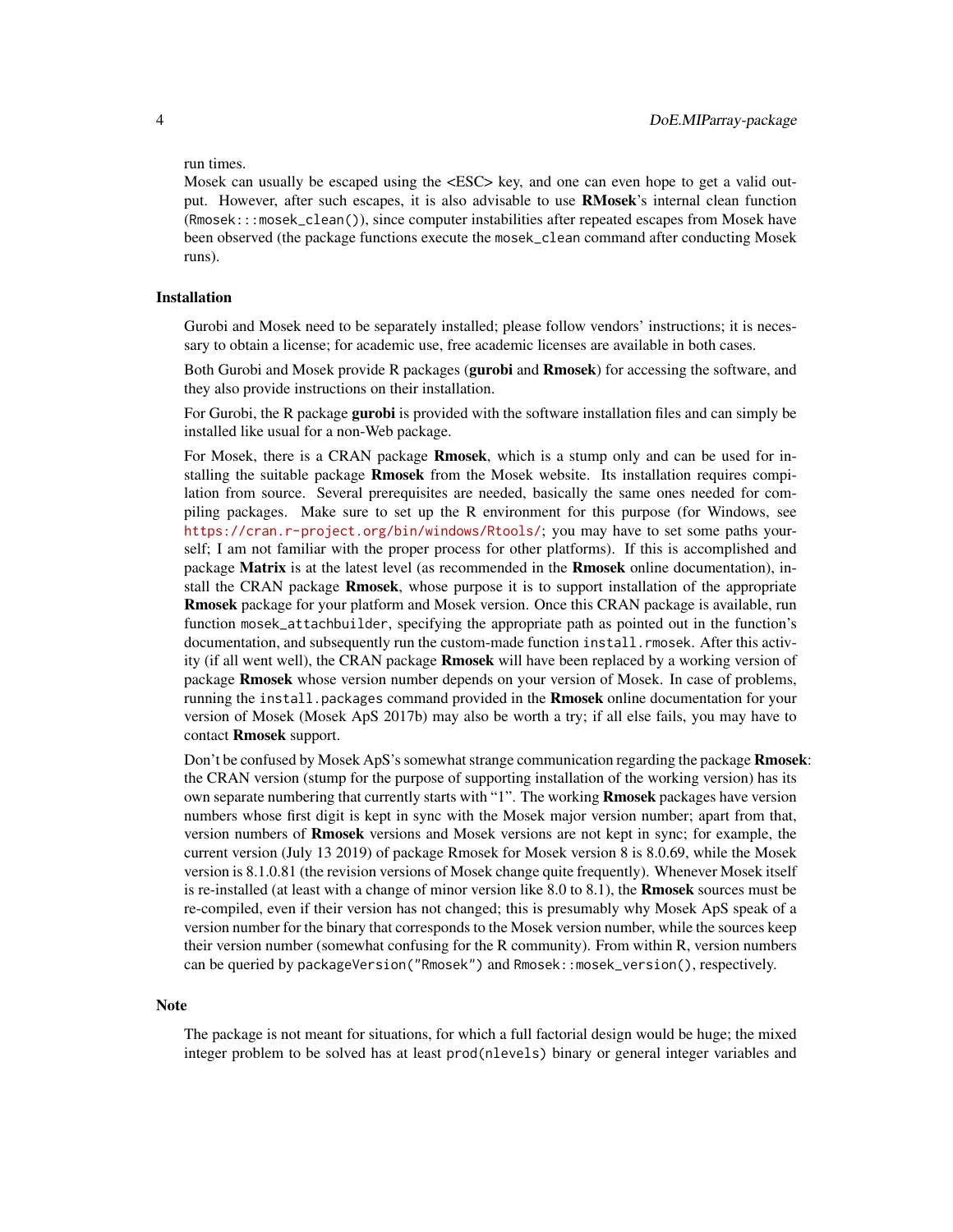# DoE.MIParray-package 5

will likely be untractable, if this number is too large. (For extending an existing designs, since some variables are fixed, the limit moves out a bit.)

#### Author(s)

Ulrike Groemping

#### References

Fontana, R. (2017). Generalized Minimum Aberration mixed-level orthogonal arrays: a general approach based on sequential integer quadratically constrained quadratic programming. *Communications in Statistics – Theory Methods* 46, 4275-4284.

Groemping, U. and Xu, H. (2014). Generalized resolution for orthogonal arrays. *The Annals of Statistics* 42, 918-939.

Groemping, U. (2018). Coding Invariance in Factorial Linear Models and a New Tool for Assessing Combinatorial Equivalence of Factorial Designs. *Journal of Statistical Planning and Inference* 193, 1-14.

Groemping, U. and Fontana R. (2019). An Algorithm for Generating Good Mixed Level Factorial Designs. *Computational Statistics & Data Analysis* 137, 101-114.

Groemping, U. (2020). DoE.MIParray: an R package for algorithmic creation of orthogonal arrays. *Journal of Open Research Software*, 8: 24. DOI: https://doi.org/10.5334/jors.286

Gurobi Optimization Inc. (2018). Gurobi Optimizer Reference Manual. [https://www.gurobi.](https://www.gurobi.com:443/documentation/) [com:443/documentation/](https://www.gurobi.com:443/documentation/).

Mosek ApS (2017a). MOSEK version w.x.y.z documentation. Accessible at: [https://www.](https://www.mosek.com/documentation/) [mosek.com/documentation/](https://www.mosek.com/documentation/). This package has been developed using version 8.1.0.23 (accessed August 29 2017).

Mosek ApS (2017b). MOSEK Rmosek Package 8.1.y.z. [https://docs.mosek.com/8.1/rmosek/](https://docs.mosek.com/8.1/rmosek/index.html) [index.html](https://docs.mosek.com/8.1/rmosek/index.html). *!!! In normal R speak, this is the documentation of the Rmosek package version 8.0.69, when applied on top of the Mosek version 8.1.y.z (this package has been devoloped with Mosek version 8.1.0.23 and will likely not work for Mosek versions before 8.1). !!! (accessed August 29 2017)*

Xu, H. and Wu, C.F.J. (2001). Generalized minimum aberration for asymmetrical fractional factorial designs. *Annals of Statistics* 29, 549-560.

#### Examples

```
## Not run:
## ideal sequence of optimization problems
## shown here for Mosek,
## for Gurobi analogous, if necessary increasing maxtime to e.g. 600 or 3600 or ...
## very small problem
plan <- mosek_MIParray(16, rep(2,6), resolution=4, kmax=6)
## an example approach for a larger problem
## optimize shortest word length
plan3 <- mosek_MIParray(24, c(2,4,3,2,2,2,2), resolution=3, maxtime=20)
## feasible solution was found, no confirmed optimum, 7/3 words of length 3
```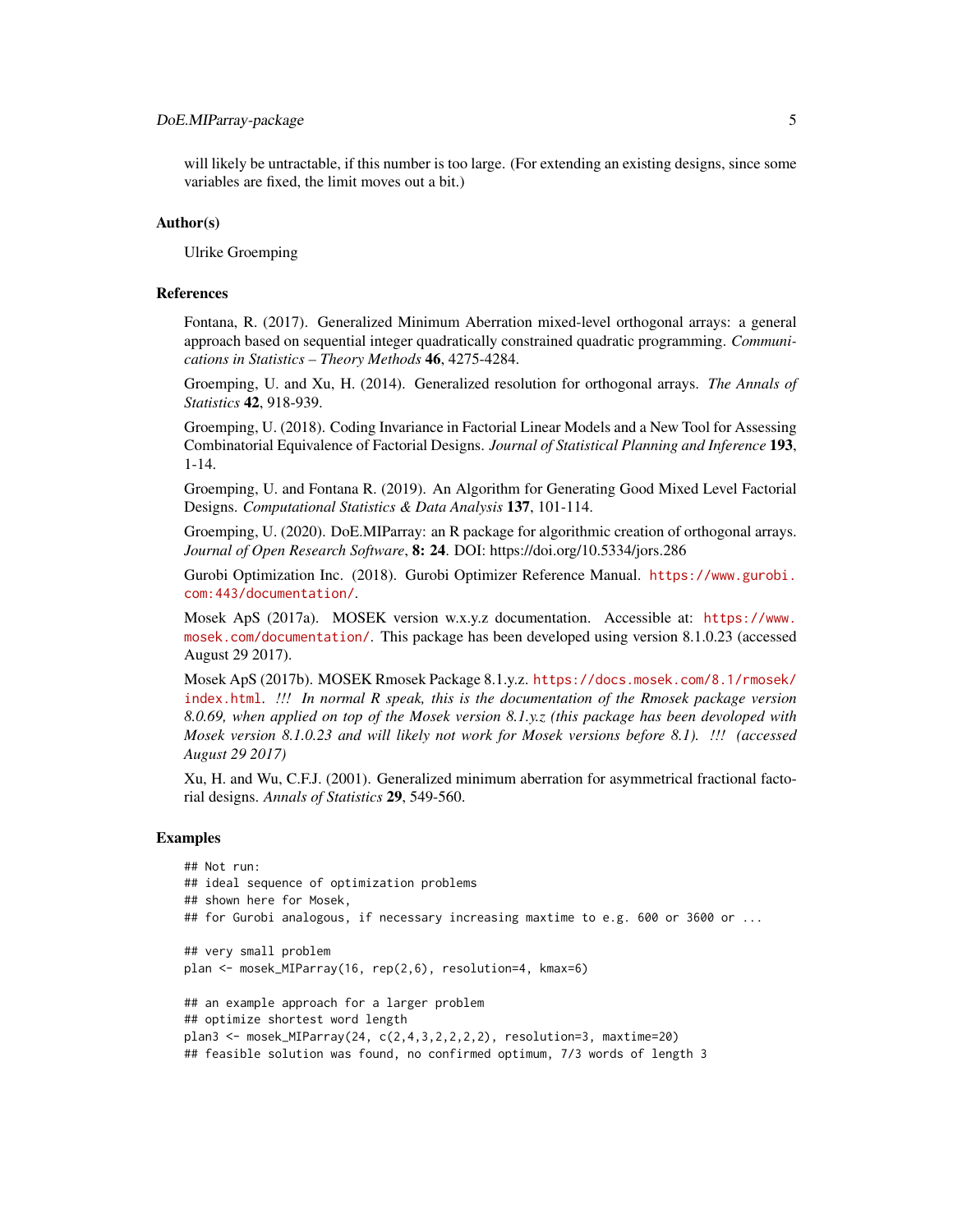```
## try to optimize further or confirm optimality (improve=TRUE does this),
## give it 10 minutes
plan3b <- mosek_MIPcontinue(plan3, improve=TRUE, maxtime=600)
## no improvement has been found, and the gap is still very large
## (the time limit makes the result non-deterministic, of course,
## because it depends on the computer's power and availability of its resources)
## For large problems, it cannot be expected that a *confirmed* optimum is found.
## Of course, one can put more effort into the optimization, e.g. by running overnight.
## It is also advisable to compare the outcome to other ways for obtaining a good array,
## e.g. function oa.design from package DoE.base with optimized column allocation.
require(DoE.base)
show.oas(nruns=24, nlevels=c(2,4,3,2,2,2,2), show=Inf)
GWLP(plan\_oad \leq oa.design(nruns=24, nlevels=c(2,4,3,2,2,2,2), col="min34"))## here, plan3b has a better A3 than plan_oad
## one might also try to confirm optimality by switching to the other optimizer
plan3c <- gurobi_MIPcontinue(plan3b, improve=TRUE, maxtime=600, MIPFocus=3)
  ## focus on improved bound with option MIPFocus
  ## still same value with very large gap after running this
  ## thus, now assume this as best practically feasible value
## one might now try to improve words of length 4 (improve=FALSE turns to the next word length)
plan4 <- mosek_MIPcontinue(plan3b, improve=FALSE, maxtime=600)
  ## this does not yield any improvement
  ## working on longer words is not considered worthwhile
  ## thus, plan3 or plan3b are used for pragmatic reasons,
  ## without confirmed optimality
## End(Not run)
```

```
dToCount.Rd Functions to switch between count and array representation of an ar-
                       ray
```
# <span id="page-5-1"></span>Description

dToCount rearranges an array into count vector format. countToDmixed rearranges a count vector representation into an array.

#### Usage

```
dToCount(d, nlevels=NULL, startfrom1=FALSE)
countToDmixed(nlevels, count)
ff(\ldots)
```
#### Arguments

d an array (matrix with runs as rows and factors as columns)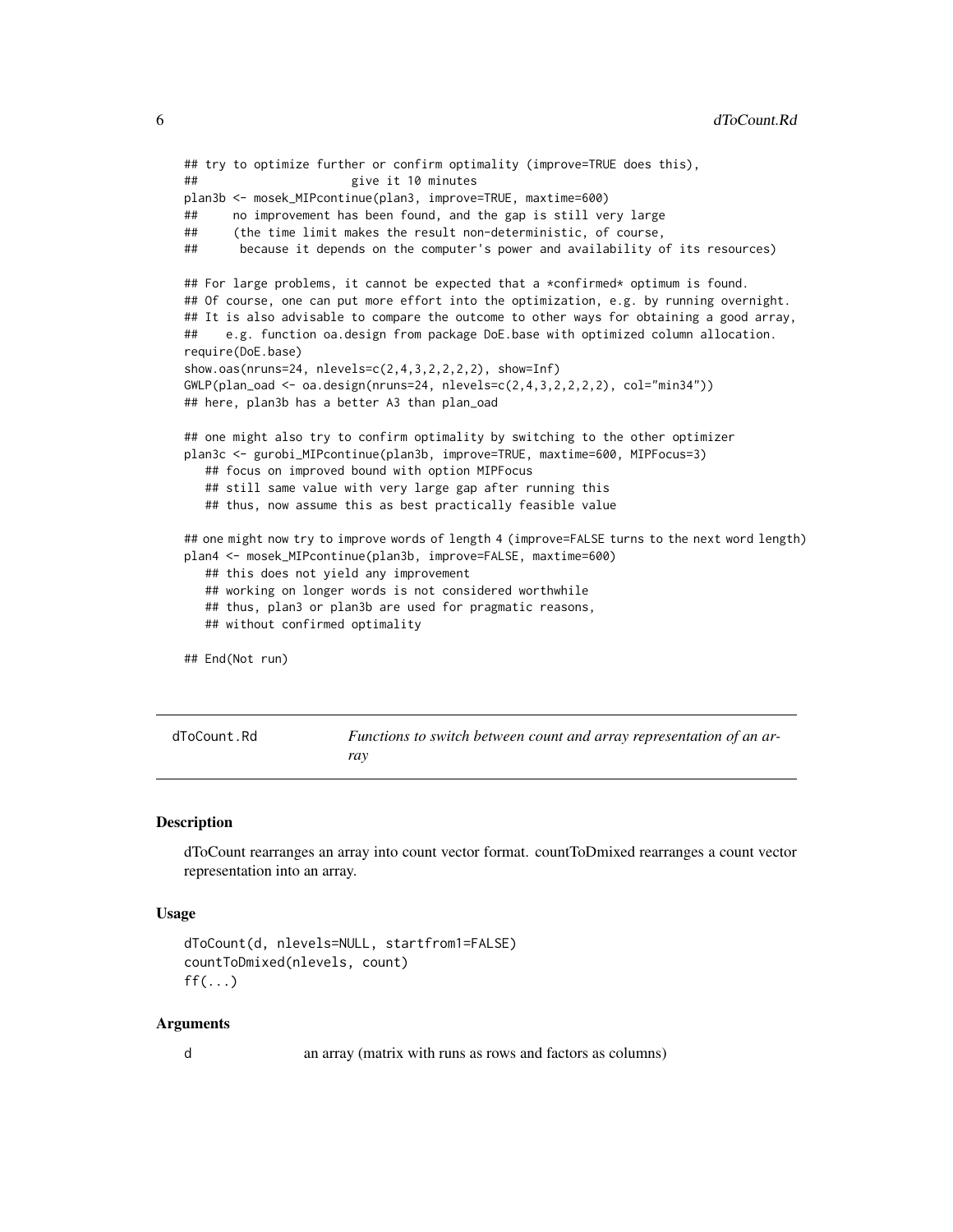| nlevels    | vector of integers $(\geq=2)$ ; numbers of factor levels                                                                                                                                 |
|------------|------------------------------------------------------------------------------------------------------------------------------------------------------------------------------------------|
| startfrom1 | logical; if TRUE, values are from 1 to n levels; the default is that values are<br>from 0 to nlevel $-1$                                                                                 |
| count      | vector of prod(nlevels) nonnegative integers;<br>the number of times the respective run of the full factorial in lexicographic order<br>(as produced by ff(nlevels)) occurs in the array |
| $\ddotsc$  | vector of integers $(\geq=2)$ or the integers themselves, separated by commata                                                                                                           |

# Details

dToCount transforms an array into count representation. If all array columns contain all potential factor levels, nlevels does not need to be specified. Otherwise, nlevels is needed.

countToDmixed transforms the count representation of an array (counts refer to the rows of ff(nlevels)) into an array

# Value

dToCount produces a vector of length prod(nlevels), countToDmixed produces a matrix with sum(count) rows and length(nlevels) columns, countToDmixed produces a matrix with prod(nlevels) rows and length(nlevels) columns.

#### Note

The size of the full factorial design (produced with ff) is a limiting factor for using the functionality of this package.

#### Author(s)

Ulrike Groemping

# References

Groemping, U. (2020). DoE.MIParray: an R package for algorithmic creation of orthogonal arrays. *Journal of Open Research Software*, 8: 24. DOI: https://doi.org/10.5334/jors.286

### Examples

```
d \leftarrow ff(c(2,2,4))[1:6,] ## first six rows of the full factorial only
d
## the count vector must have 2*2*4=16 elements,
## the first six must be 1, the last ten must be zero
dToCount(d) ## does not produce the desired result,
                          ## because the first column of d
                          ## does not contain both levels
(d_as_count \leftarrow dToCount(d, nlevels=c(2,2,4)))## corresponds to the above way of creating d
dToCount(d, nlevels=c(2, 2, 5)) ## would correspond to a different reality,
                               ## where the third factor has in fact 5 levels,
                               ## of which only four are in the array
```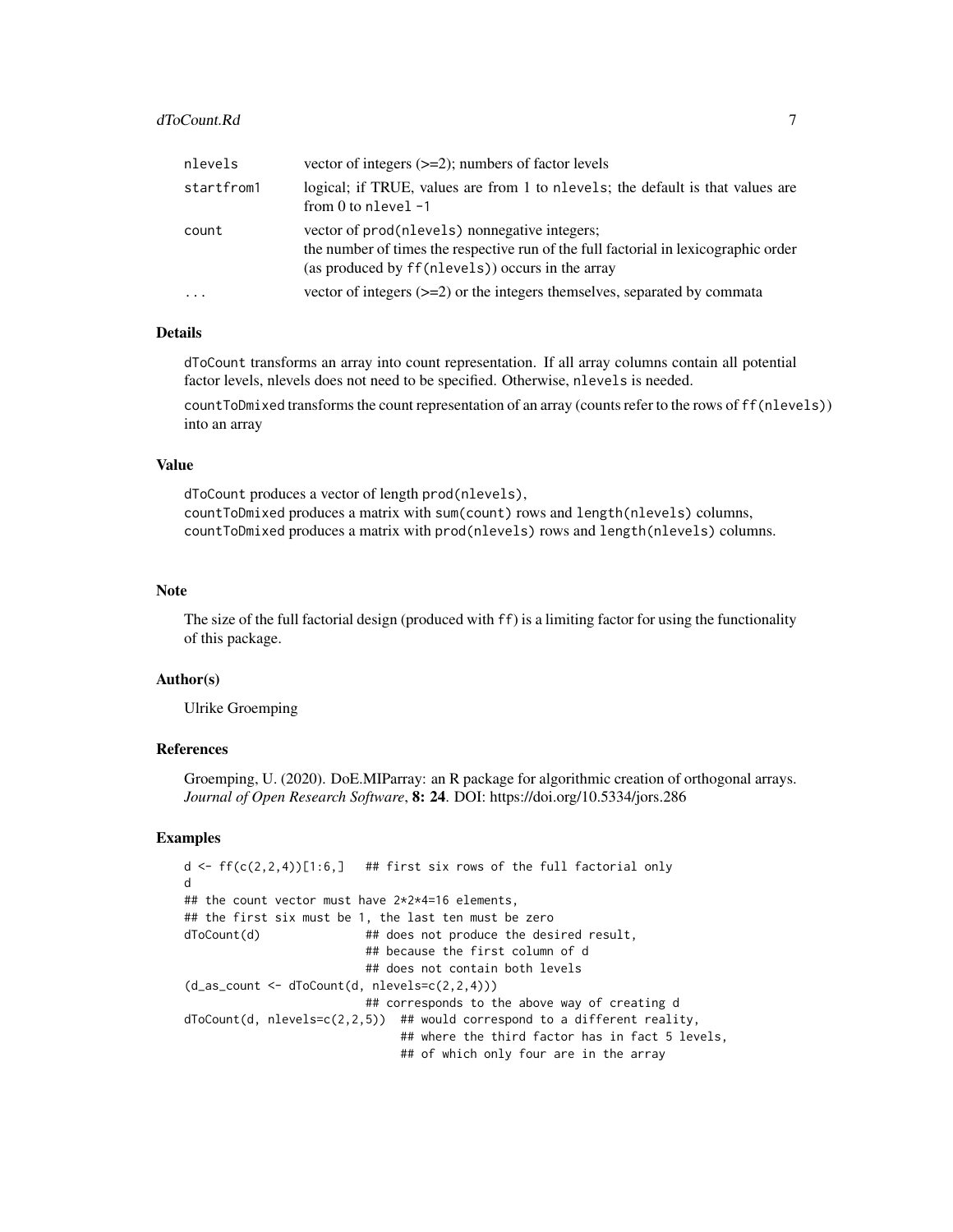```
countToDmixed(c(2,2,4), d_as_count)
                          ## creates d from the count representation
```
functionsFromDoE.base *Functions from package DoE.base*

# <span id="page-7-1"></span>Description

These functions from DoE.base are exported from DoE.MIParray, because they are especially important for its use.

#### Usage

```
oa_feasible(nruns, nlevels, strength = 2, verbose = TRUE, returnbound = FALSE)
lowerbound_AR(nruns, nlevels, R, crit = "total")
length2(design, with.blocks = FALSE, J = FALSE)
length3(design, with.blocks = FALSE, J = FALSE, rela = FALSE)
length4(design, with.blocks = FALSE, separate = FALSE, J = FALSE, rela = FALSE)
length5(design, with.blocks = FALSE, J = FALSE, rela = FALSE)
contr.XuWu(n, contrasts=TRUE)
GWLP(design, ...)
SCFTs(design, digits = 3, all = TRUE, resk.only = TRUE, kmin = NULL, kmax = ncol(design),
   regcheck = FALSE, arft = TRUE, cancors = FALSE, with.blocks = FALSE)
ICFTs(design, digits = 3, resk.only = TRUE, kmin = NULL, kmax = ncol(design),
   detail = FALSE, with.blocks = FALSE, conc = TRUE)
```
#### **Arguments**

| nruns       | see DoE.base |
|-------------|--------------|
| nlevels     | see DoE.base |
| strength    | see DoE.base |
| verbose     | see DoE.base |
| returnbound | see DoE.base |
| R           | see DoE.base |
| crit        | see DoE.base |
| design      | see DoE.base |
| with blocks | see DoE.base |
| J           | see DoE.base |
| rela        | see DoE.base |
| n           | see DoE.base |
| contrasts   | see DoE.base |
| separate    | see DoE.base |
| digits      | see DoE.base |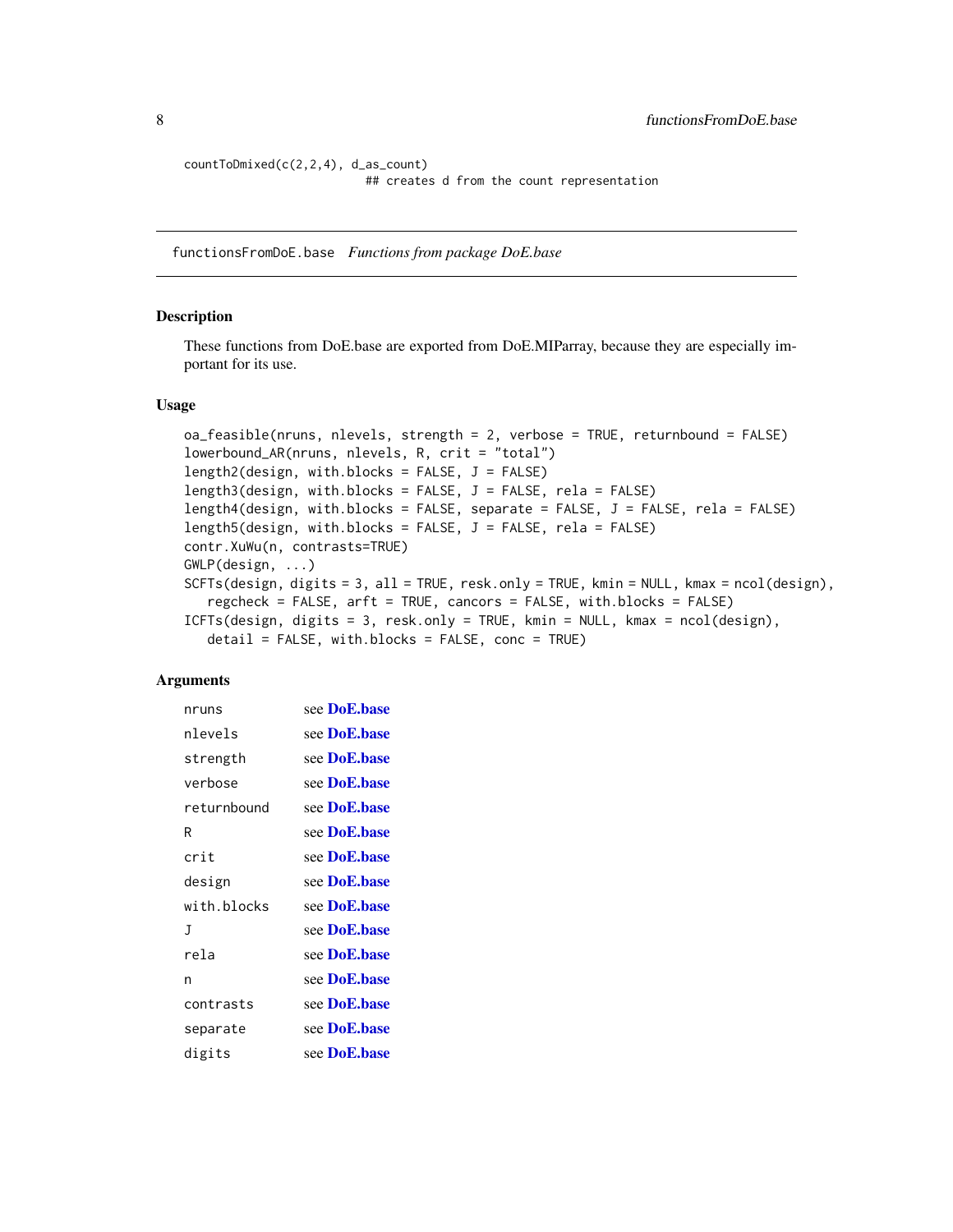# <span id="page-8-0"></span>functionsFromDoE.base 9

| all       | see <b>DoE.base</b>  |
|-----------|----------------------|
| resk.only | see <b>DoE.base</b>  |
| kmin      | see <b>DoE.base</b>  |
| kmax      | see <b>DoE.base</b>  |
| regcheck  | see <b>DoE.base</b>  |
| arft      | see <b>DoE.base</b>  |
| cancors   | see <b>DoE</b> .hase |
| detail    | see <b>DoE.base</b>  |
| conc      | see DoE.base         |
|           | see <b>DoE.base</b>  |

# Details

for documentation of the functions, see the links under "See also"

# Value

for documentation of the functions, see the links under "See also"

# Author(s)

Ulrike Groemping

# References

for documentation of the functions, see the links under "See also"

# See Also

See also [oa\\_feasible](#page-7-1), [lowerbound\\_AR](#page-7-1), [length2](#page-7-1), [length3](#page-7-1), [length4](#page-7-1), [length5](#page-7-1), [GWLP](#page-7-1), [SCFTs](#page-7-1), [ICFTs](#page-7-1).

# Examples

```
oa_feasible(24, c(2,3,4,6),2)
lowerbound_AR(24, c(2,3,4,6),2)
```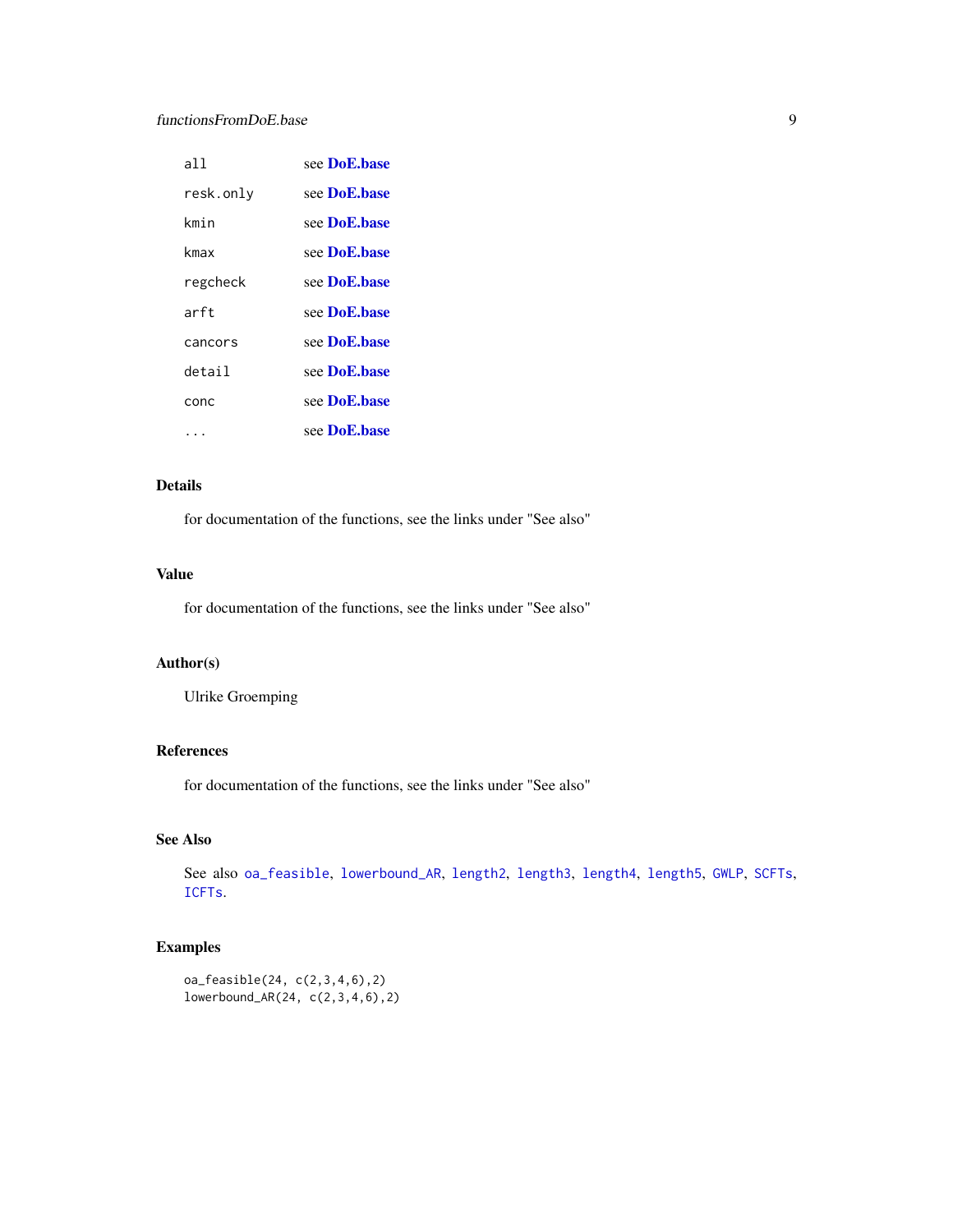<span id="page-9-1"></span><span id="page-9-0"></span>

#### <span id="page-9-2"></span>Description

The functions recast a Mosek model into Gurobi format and vice versa, for use with objects of class qco from package DoE.MIParray. The class is also documented here.

### Usage

```
mosek2gurobi(qco, ...)
gurobi2mosek(qco, ...)
```
#### Arguments

| aco      | a mixed integer optimization problem of class qco, as generated from package<br>DoE.MIParray |
|----------|----------------------------------------------------------------------------------------------|
| $\cdots$ | not used so far                                                                              |

#### Details

The functions treat the special qco objects created by package **DoE.MIParray**: these are minimization problems with linear equality constraints and possibly conic quadratic constraints, as suitable for the problems treated in DoE.MIParray.

Class qco objects on their own only occur as interim results of the optimization functions mosek\_MIParray, mosek\_MIPcontinue, gurobi\_MIParray or gurobi\_MIPcontinue. Where it might be useful, the class link[DoE.base]{oa} output objects of the optimization functions contain an attribute MIPinfo of class qco. For reducing the size of an object that is not going to be used for further improvement, the following command can be run for extracting the the useful information content from the qco object and replacing the large MIPinfo attribute with this much smaller object: attr(obj,"MIPinfo") <-attr(obj,"MIPinfo")\$info

Make sure to only run this command if MIPinfo attribute is indeed of class qco and further optimization is not intended.

#### Value

an object of S3 class qco (see Details section)

# Author(s)

Ulrike Groemping

# See Also

See also as [mosek\\_MIParray](#page-10-2), [gurobi\\_MIParray](#page-10-1).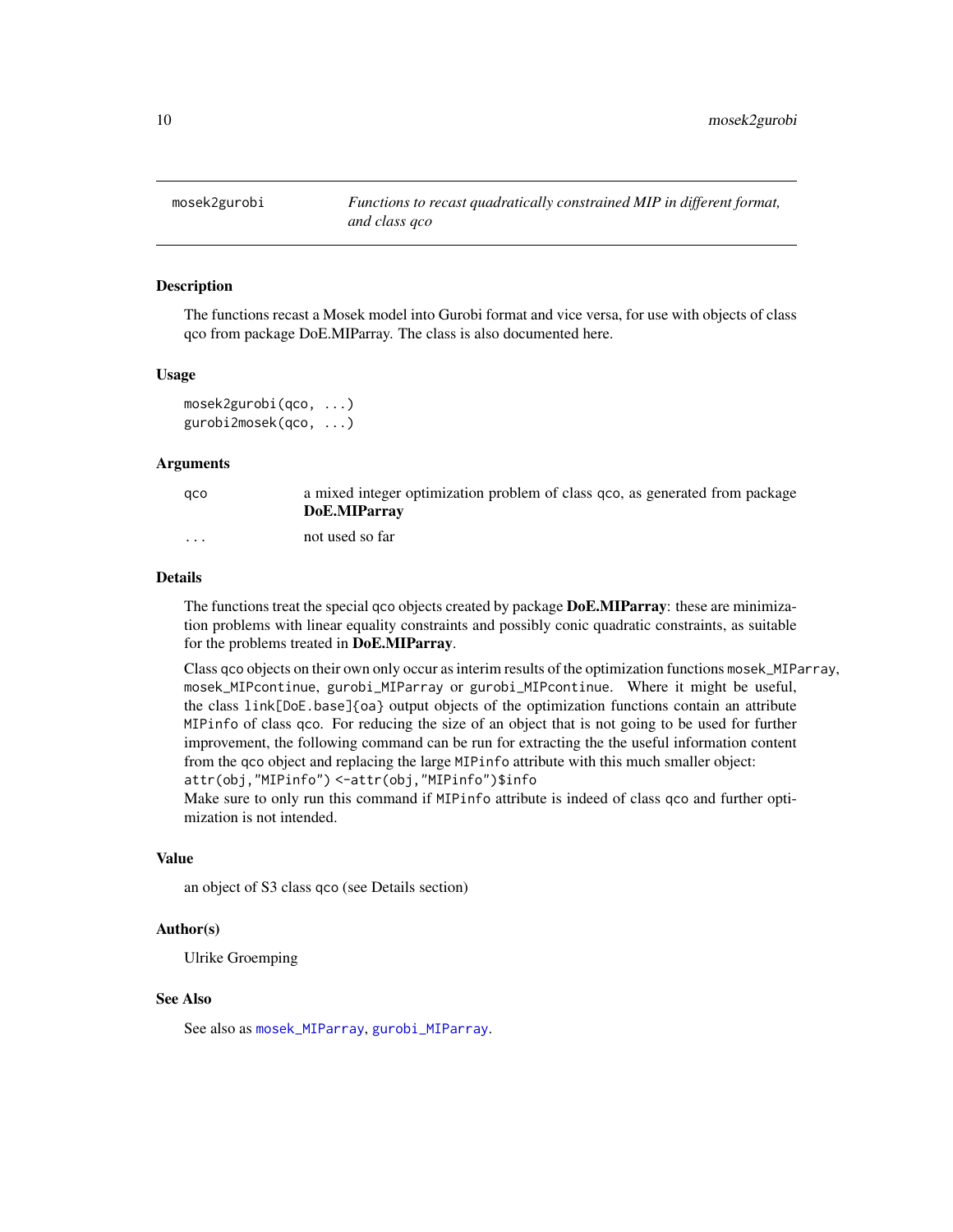<span id="page-10-2"></span><span id="page-10-0"></span>

#### <span id="page-10-1"></span>Description

The functions create an array with specified minimum resolution and optionally also optimized word length pattern based on mixed integer programming with the commercial software Gurobi (free academic license available) or Mosek (free academic license available). Creation is done from scratch, or using a user-specified starting value, or extending an existing array. Important: Installation of Gurobi and/of Mosek as well as the corresponding R packages is necessary. The R package gurobi comes with the software, the current version of the R package Rmosek has to be obtained from vendor's website (CRAN version is outdated!).

#### Usage

```
mosek_MIParray(nruns, nlevels, resolution = 3, kmax = max(resolution, 2),
   distinct = TRUE, detailed = 0, start=NULL, forced=NULL, find.only = FALSE,
   maxtime = Inf, nthread=2, mosek.opts = list(verbose = 10, soldetail = 1),
  mosek.params = list (dparam = list (LOWER_OBJ_CUT = 0.5, MIO_TOL_ABS_GAP = 0.2,
     INTPNT_CO_TOL_PFEAS = 1e-05, INTPNT_CO_TOL_INFEAS = 1e-07),
      iparam = list(PRESOLVE_LINDEP_USE="OFF", LOG_MIO_FREQ=100)))
gurobi_MIParray(nruns, nlevels, resolution = 3, kmax = max(resolution, 2),
  distinct = TRUE, detailed = 0, start=NULL, forced=NULL, find.only = FALSE,
 maxtime = 60, nthread = 2, heurist=0.5, MIQCPMethod=0, MIPFocus=1,
 gurobi.params = list(BestObjStop = 0.5, LogFile="))
```
## Arguments

| nruns      | positive integer; number of runs                                                                                                                                                                                                                                                                                                                                                                                                                                                                                                                   |
|------------|----------------------------------------------------------------------------------------------------------------------------------------------------------------------------------------------------------------------------------------------------------------------------------------------------------------------------------------------------------------------------------------------------------------------------------------------------------------------------------------------------------------------------------------------------|
| nlevels    | vector of integers $(\geq=2)$ ; numbers of factor levels                                                                                                                                                                                                                                                                                                                                                                                                                                                                                           |
| resolution | positive integer; the minimum resolution requested                                                                                                                                                                                                                                                                                                                                                                                                                                                                                                 |
| kmax       | integer, kmax $>=$ resolution and kmax $>=$ 2 are required; the largest number<br>of words to be optimized (default: kmax = resolution). (If find.only=TRUE,<br>optimization of numbers of words is suppressed.)                                                                                                                                                                                                                                                                                                                                   |
| distinct   | logical; if TRUE (default), restricts counting vector to 0/1 entries, which means<br>that the resulting array is requested to have distinct rows; otherwise, duplicate<br>rows are permitted, i.e. the counting vector can have arbitrary non-negative inte-<br>gers. Designs with distinct runs are usually better; in addition, binary variables<br>are easier to handle by the optimization algorithm. Nevertheless, there are occa-<br>sions where a better array is found faster with option distinct=FALSE, even if<br>it has distinct rows. |
| detailed   | integer (default 0); determines the output detail: positive values imply inclusion<br>of a problem and solution history (attribute history), values of at least 3 add<br>the lists of optimization matrices (Us and Hs, attribute matrices).                                                                                                                                                                                                                                                                                                       |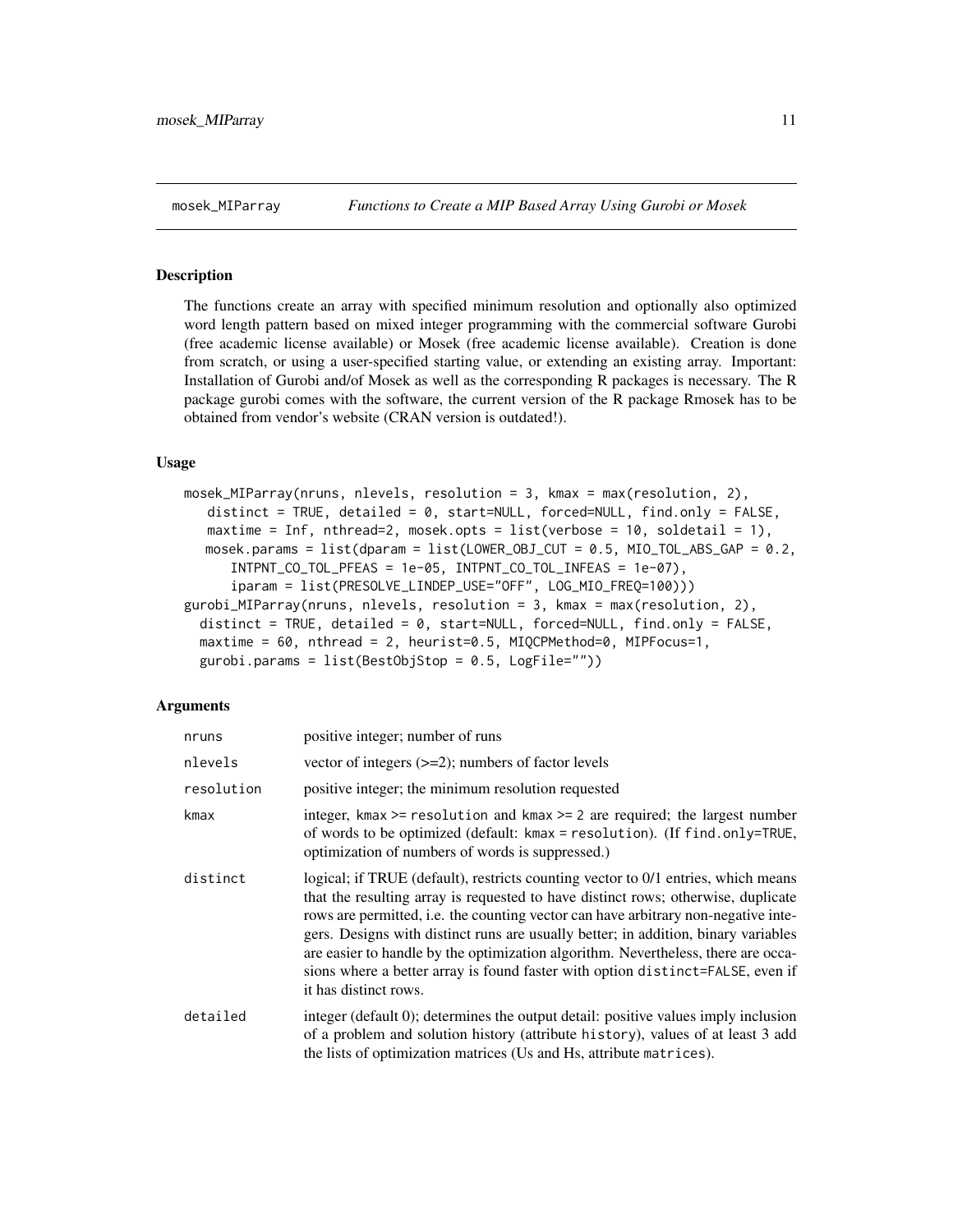<span id="page-11-0"></span>

| start        | for $resolution > 1$ only;<br>a starting value for the algorithm: can be a array matrix with entries 1 to number<br>of levels for each column, or a counting vector for the full factorial in lexico-<br>graphic order; if specified, start must specify an array with the appropriate<br>number of rows and columns, the requested resolution and, if distinct = TRUE,<br>also contain distinct rows (matrix) or 0/1 elements only.                                                                                                                                                                                                                                                                                                                                                                                                                                                                                                                                                                                                                                                         |
|--------------|----------------------------------------------------------------------------------------------------------------------------------------------------------------------------------------------------------------------------------------------------------------------------------------------------------------------------------------------------------------------------------------------------------------------------------------------------------------------------------------------------------------------------------------------------------------------------------------------------------------------------------------------------------------------------------------------------------------------------------------------------------------------------------------------------------------------------------------------------------------------------------------------------------------------------------------------------------------------------------------------------------------------------------------------------------------------------------------------|
| forced       | for $resolution > 1$ only;<br>runs to force into the solution design; can be given as an array matrix with the<br>appropriate number of columns and less than nruns rows or a counting vector<br>for the full factorial in lexicographic order with sum smaller than nruns; if<br>distinct=TRUE, forced must have distinct rows (matrix) or 0/1 elements only.                                                                                                                                                                                                                                                                                                                                                                                                                                                                                                                                                                                                                                                                                                                               |
| find.only    | logical; if FALSE (default), a design of the requested resolution is found, which<br>is subsequently improved in terms of its word lengths up to words of length<br>kmax; otherwise, the function only attempts to find an array of the requested<br>resolution, without optimizing word lenghts.                                                                                                                                                                                                                                                                                                                                                                                                                                                                                                                                                                                                                                                                                                                                                                                            |
| maxtime      | the maximum run time in seconds per Gurobi or Mosek optimization request<br>(the overall run time may become (much) larger); in case of conflict between<br>maxtime and an explicit timing request in gurobi.params\$TimeLimit or mosek.params\$dparam\$\$MIO_<br>the stricter request prevails; the default values differ between Gurobi (60) and<br>Mosek (Inf), because Mosek runs can be easily escaped, while Gurobi runs can-<br>not.                                                                                                                                                                                                                                                                                                                                                                                                                                                                                                                                                                                                                                                  |
| nthread      | the number of threads (=cores) to use; there are also the Mosek parameter<br>NUM_THREADS and the Gurobi parameter Threads; in case of conflict, the smaller<br>request prevails. For using Gurobi's or Mosek's default (which is in most cases<br>the use of all available cores), choose nthread=0.<br>CAUTION: nthread should not be chosen larger than the available number of<br>cores. Gurobi warns that performance will deteriorate, but was observed to per-<br>form OK. For Mosek, performance will strongly deteriorate, and for extreme<br>choices the R session might even crash (even for small problems)!                                                                                                                                                                                                                                                                                                                                                                                                                                                                      |
| mosek.opts   | list of Mosek options; these have to be looked up in Mosek documentation                                                                                                                                                                                                                                                                                                                                                                                                                                                                                                                                                                                                                                                                                                                                                                                                                                                                                                                                                                                                                     |
| mosek.params | list of mosek parameters, which can have the list-valued elements dparam, iparam<br>and/or sparam; their use has to be looked up in the RMosek documentation. The<br>arguments maxtime and nthread correspond to the dparam\$MIO_MAX_TIME and<br>iparam\$NUM_THREADS specifications. Conflicts are resolved as stated in their<br>documentation.<br>The element dparam\$LOWER_OBJ_CUT can be used to incorporate a best bound<br>found in an earlier successless optimization attempt; per default, it is set to 0.5,<br>since the target function can take on integer values only and cannot be negative.<br>If a valid starting value is not accepted by Mosek, it may be worthwhile to<br>increase dparam\$INTPNT_CO_TOL_PFEAS.<br>Users of Mosek versions 9 and higher may want to play with iparam\$MIO_SEED,<br>which was introduced as a new parameter with Mosek version 9 (default: 42);<br>different seeds modify the path taken through the search space. Varying the seed<br>may be an alternative to searching over different level orderings with function<br>mosek_MIPsearch. |
|              | Note that a user specified mosek. params should always contain the specifica-<br>tions shown under Usage. Exceptions: LOWER_OBJ_CUT is always specified to                                                                                                                                                                                                                                                                                                                                                                                                                                                                                                                                                                                                                                                                                                                                                                                                                                                                                                                                   |
|              |                                                                                                                                                                                                                                                                                                                                                                                                                                                                                                                                                                                                                                                                                                                                                                                                                                                                                                                                                                                                                                                                                              |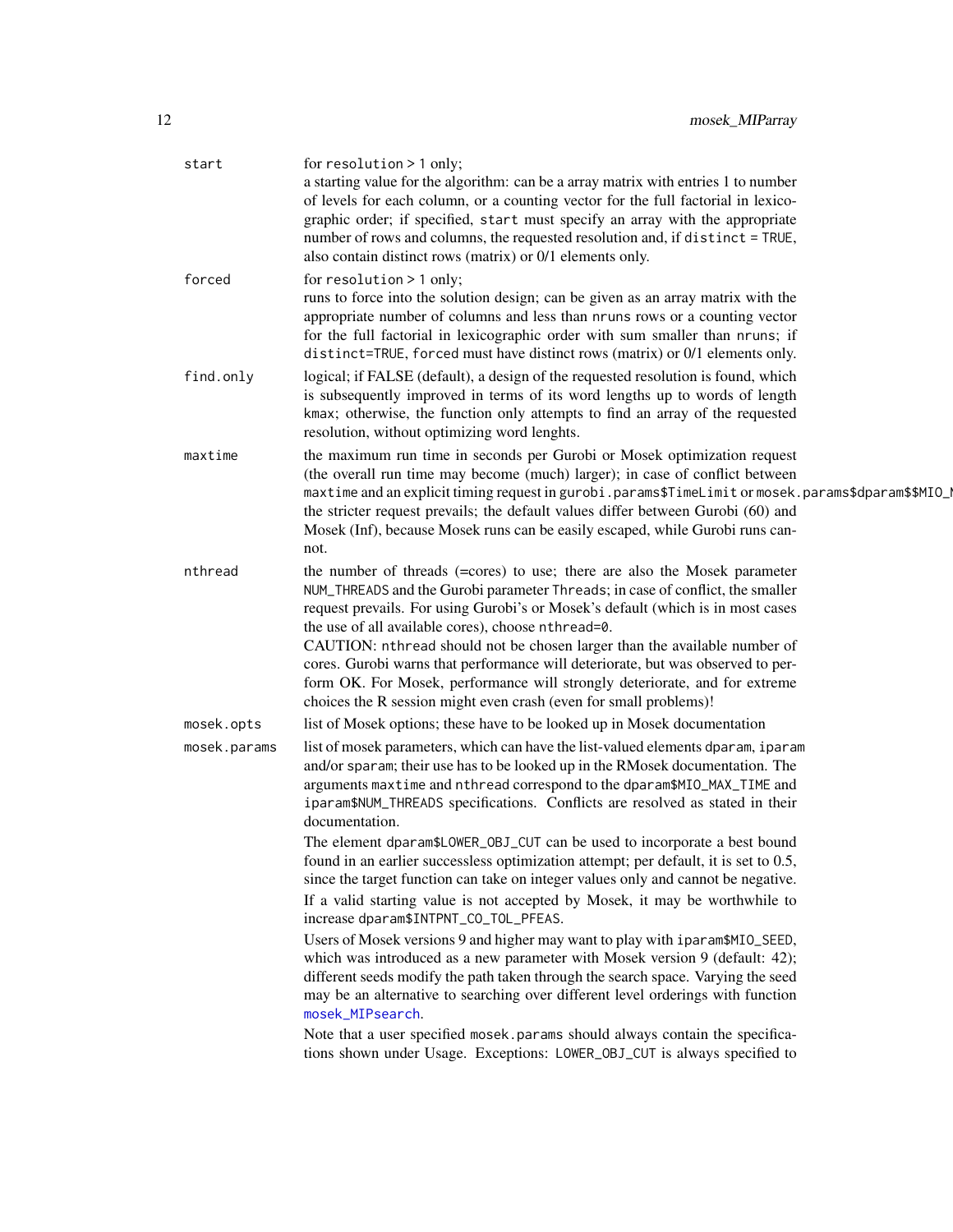be at least 0.5, i.e. this option can be safely omitted without loosing anything, and intentional changes can of course be made.

- <span id="page-12-0"></span>heurist the proportion heuristics time used by Gurobi in quadratic objective optimization (default 0.5; Gurobi default is 0.05); there is also the Gurobi parameter Heuristics; in case of conflict, the larger request prevails; the setting for heurist is deactivated for the initial linear problem which is always run with the Gurobi default. It can be worthwhile playing with this option for improving the run time for certain settings; for example, with nruns=48 and nlevels= $c(2,2,3,4,4)$ , heurist=0.05 performs better than the default 0.5.
- MIQCPMethod the method used by Gurobi for quadratically constrained optimization (default 0; other possibilities -1 (Gurobi decides) or 1); there is also the Gurobi parameter MIQCPMethod; in case of conflict, the method is set to "0"; this choice is made because it proved beneficial in many cases explored (although there also were a few cases which fared better with Gurobi's default).
- MIPFocus the strategy used by Gurobi for quadratically constrained optimization (default 1: focus on finding good feasible solutions fast; other possibilities: 0 (Gurobi decides/compromise), 2 or 3 (focus on increasing the lower bound fast)); there is also the Gurobi parameter MIPFocus; in case of conflict, MIPFocus is set to "0"; the setting for MIPFocus is deactivated for the initial linear problem which is always run with the Gurobi default.
- gurobi.params list of gurobi parameters; these have to be looked up in Gurobi documentation; the arguments maxtime, heurist, MIQCPMethod and MIPFocus refer to the Gurobi parameters "TimeLimit", "Heuristics", "MIQCPMethod" and "MIPFocus", respectively. See their documentation for what happens in case of conflict. The Gurobi parameter BestObjStop can be used to incorporate a best bound found in an earlier successless optimization attempt; per default, it is set to 0.5, since the objective function can take on integer values only and cannot be negative.

#### Details

The functions initially solve a linear optimization problem for obtaining a design with the requested resolution; if a start value is provided, this step is skipped; if find.only=TRUE, the functions stop after this step. If find.only=FALSE, the number of shortest words is optimized, followed by the numbers of words of length up to kmax. The argument forced allows to specify an existing array that is to be extended (e.g. to double or triple size; extension by a small number of runs will usually not be possible) in an optimized way.

For all but very small problems, it is likely advisable to choose kmax equal to the requested resolution (the default), and to proceed to longer words only after it has been made sure that the shortest word length has been optimized (as far as possible with reasonable effort). Further improvements of the same can be attempted by applying gurobi\_MIPcontinue or mosek\_MIPcontinue to the result object returned by the function. Note that it is possible to switch from using Mosek to using Gurobi or vice versa. An example for an optimization sequence can be found in the package overview at [DoE.MIParray](#page-1-1).

In case of long run times, escaping from the gurobi run will most likely be unsuccessful and might even leave R in an unstable state; thus, one should think carefully about the affordable run times. On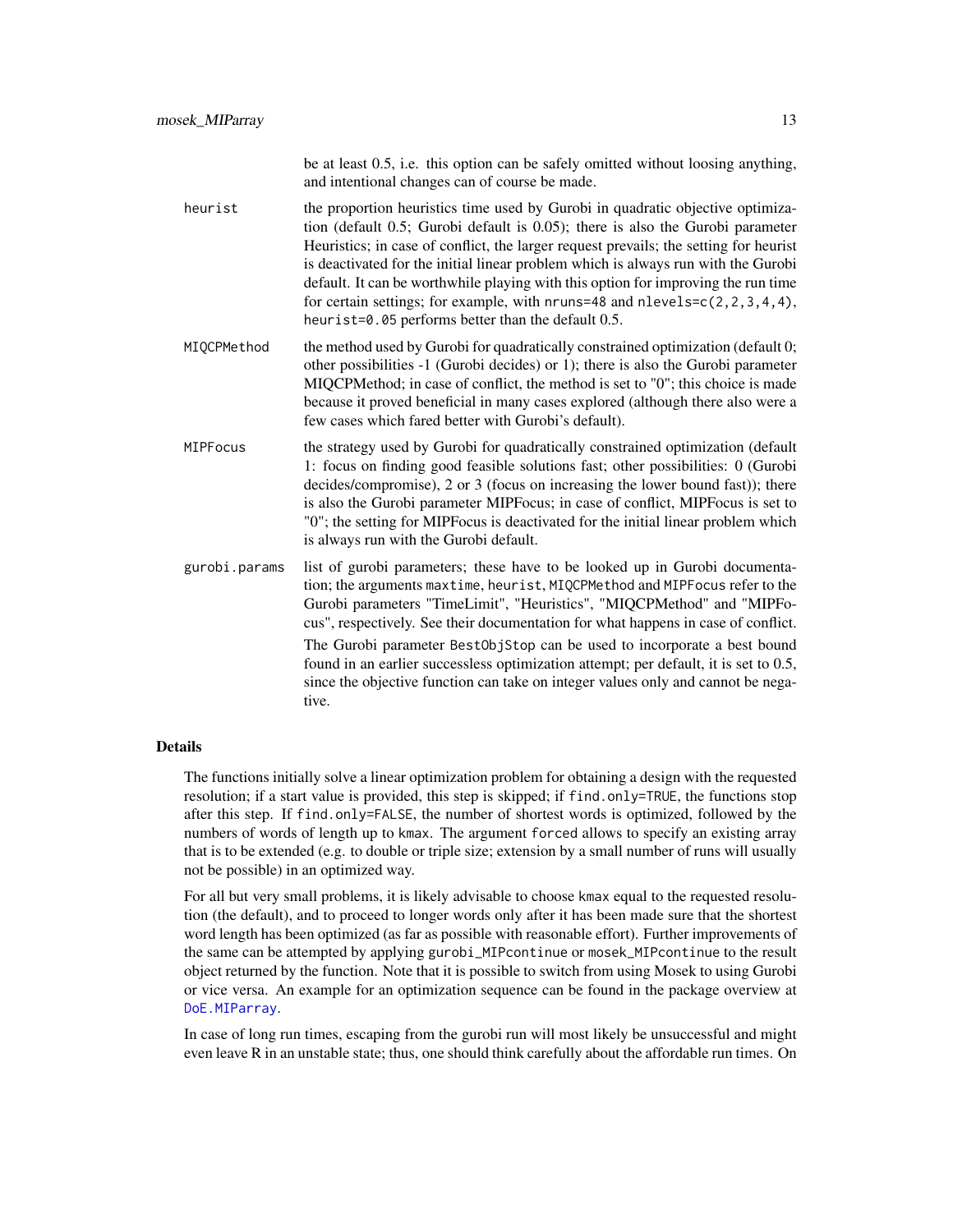<span id="page-13-0"></span>the contrary, it should usually be doable to escape a Mosek run; the remaining code of the function will still be executed and will return the final state.

Besides the run time, the number of threads is a very important resource control parameter. The default assumes that the user wants to use two of the computer's multiple cores. For using Gurobi's or Mosek's default (which is in most cases the use of all available cores), choose nthread=0.

The default Gurobi parameters have been chosen after systematic experimentation with a limited set of scenarii und Gurobi version 7.5.1. The choice of MIQCPMethod=0 was instrumental in many cases; changing it to -1 may occasionally be tried. The MIPFocus parameter also appears beneficial in many cases; changing it to 0 (leave choice to Gurobi) can be an option; it was slightly better than choice 1 for mixed level designs with relatively small run sizes, while choice "1" was substantially better for the other cases. The heuristics proportion has been chosen as 0.5, because this choice seemed the best compromise for the situations considered. Note, however, that these parameters deteriorate performance for very simple cases, e.g. the test cases of Fontana (2017). For such cases, using MIQCPMethod=-1, MIPFocus=0 and heurist=0.05 will be preferrable; the defaults were chosen in this way, since doubling or even tripling very short run times was decided to be less detrimental than making more difficult problems completely intractable.

For Gurobi, several optimization parameters are switched off for the initial linear optimization step: the parameters Heuristics and MIPFocus are reset to their defaults (0.05 and 0).

Gurobi always stores the file "gurobi.log" in the working directory; even if storage of the log is suppressed with the default option  $LogFile=""$  or directed to another location by specifying a path, the default file "gurobi.log" is created and filled with a small amount of content. Thus, make sure to use a different file name when intentionally storing some log.

For Mosek, storing log output can be accomplished by directing the printed output to a suitable storing location. Note that the setting iparam\$LOG\_MIO\_FREQ = 100 reduces the frequency of printing a log line for branch-and-cut optimization by the factor 10 versus the default. Parallelization in Mosek is not well-protected against interference from screen activity (for example). Thus, one should switch off logging to screen or otherwise, when working with many (all available) threads in parallel (LOG=0 instead of LOG\_MIO\_FREQ = 100 in the list iparam).

# Value

an array of class [oa](#page-0-0), possibly with the following attributes: MIPinfo, which is either an object of class qco or a simple list with information (which would be the info element of the object of class qco in case the last optimization was not successful), history as a list of problem and solution lists, and matrices as a list of matrix lists. Presence or absence of history and matrices is controlled by option detailed, while MIPInfo is present if the optimization can be potentially improved by improving the last step (stop because of time limit and not because of optimal value) or by improving the number of longer words.

# Installation

Gurobi and Mosek need to be separately installed; please follow vendors' instructions; see also [mosek\\_MIPsearch](#page-17-2) for more comments.

#### Note

The functions are not meant for situations, for which a full factorial design would be huge; the mixed integer problem to be solved has at least prod(nlevels) binary or general integer variables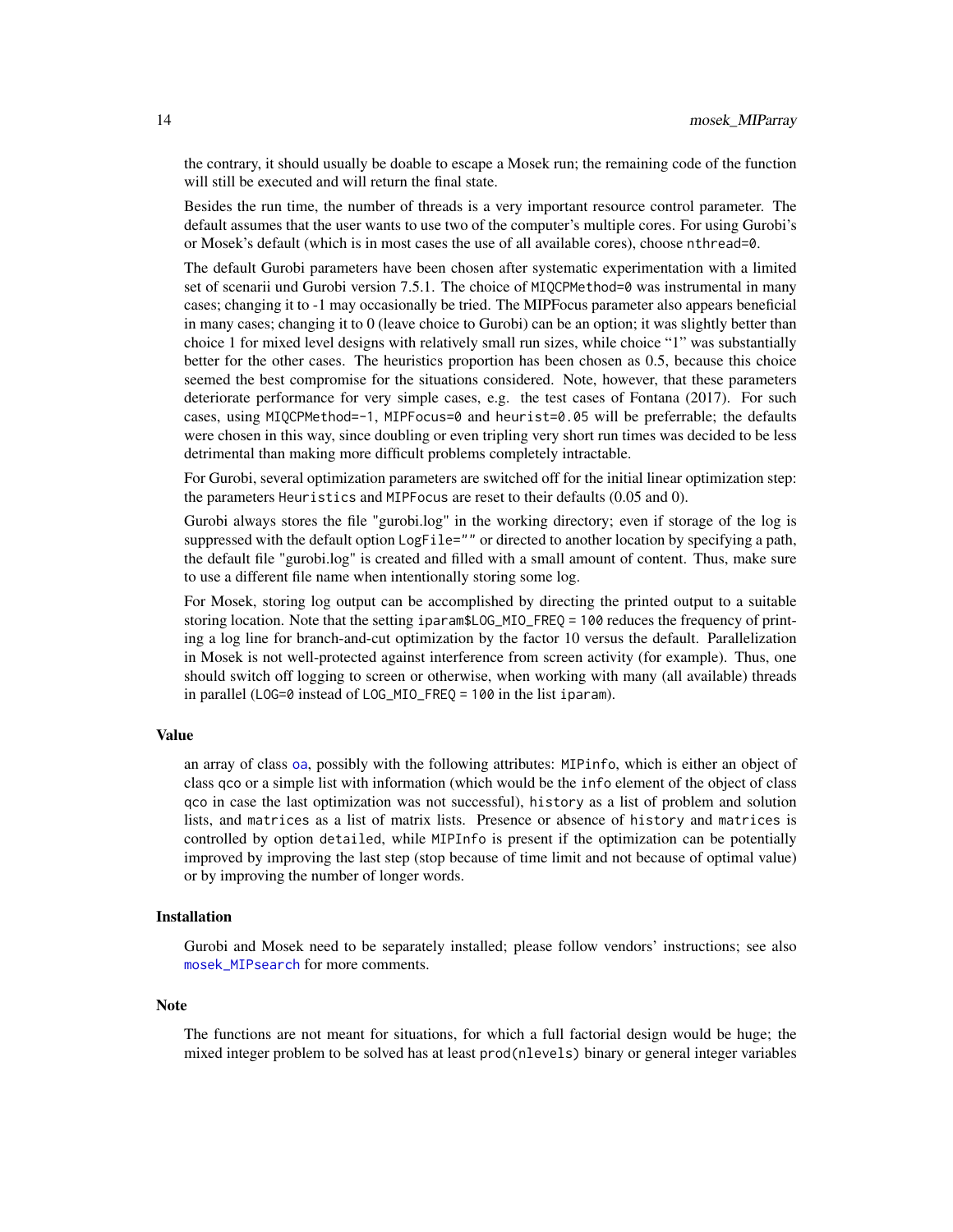<span id="page-14-0"></span>and will likely be untractable, if this number is too large. (For extending an existing designs, since some variables are fixed, the limit moves out a bit.)

Please be aware that escaping a Gurobi run will be not unlikely to leave the computer in an unstable situation. If function gurobi\_MIParray is successfully interrupted by the  $\langle ESC \rangle$  key or  $\langle Ctr|$ . <C>, it will usually be necessary to restart R in order to free all CPU usage.

If a Mosek run is interrupted by the <ESC> key, it is advised to execute the command Rmosek::mosek\_clean() afterwards; this may help prevent problems from unclean closes of mosek runs.

#### Author(s)

Ulrike Groemping

#### References

Fontana, R. (2017). Generalized Minimum Aberration mixed-level orthogonal arrays: a general approach based on sequential integer quadratically constrained quadratic programming. *Communications in Statistics – Theory Methods* 46, 4275-4284.

Groemping, U. and Fontana R. (2019). An Algorithm for Generating Good Mixed Level Factorial Designs. *Computational Statistics & Data Analysis* 137, 101-114.

Groemping, U. (2020). DoE.MIParray: an R package for algorithmic creation of orthogonal arrays. *Journal of Open Research Software*, 8: 24. DOI: https://doi.org/10.5334/jors.286

Gurobi Optimization Inc. (2017). Gurobi Optimizer Reference Manual. [https://www.gurobi.](https://www.gurobi.com:443/documentation/) [com:443/documentation/](https://www.gurobi.com:443/documentation/).

Mosek ApS (2017a). MOSEK version w.x.y.z documentation. Accessible at: [https://www.](https://www.mosek.com/documentation/) [mosek.com/documentation/](https://www.mosek.com/documentation/). This package has been developed using version 8.1.0.23 (accessed August 29 2017).

Mosek ApS (2017b). MOSEK Rmosek Package 8.1.y.z. [https://docs.mosek.com/8.1/rmosek/](https://docs.mosek.com/8.1/rmosek/index.html) [index.html](https://docs.mosek.com/8.1/rmosek/index.html). *!!! In normal R speak, this is the documentation of the Rmosek package version 8.0.69 (or whatever comes next), when applied on top of the Mosek version 8.1.y.z (this package has been devoloped with Mosek version 8.1.0.23 and will likely not work for Mosek versions before 8.1). !!! (accessed August 29 2017)*

### See Also

See also [mosek\\_MIPsearch](#page-17-2) and [gurobi\\_MIPsearch](#page-17-1) for searching over nlevels orderings, [mosek\\_MIPcontinue](#page-15-2) and [gurobi\\_MIPcontinue](#page-15-1) for continuing an uncompleted optimization, [show.oas](#page-0-0) from package DoE.base for catalogued orthogonal arrays, and [oa\\_feasible](#page-7-1) from package DoE.base for checking feasibility of requested array strength (resolution - 1) for combinations of nruns and nlevels.

# Examples

```
## Not run:
## can also be run with gurobi_MIParray instead of mosek_MIParray
## there are of course better ways to obtain good arrays for these parameters
## (e.g. function FrF2 from package FrF2)
feld <- mosek_MIParray(16, rep(2,7), resolution=3, kmax=4)
feld
names(attributes(feld))
```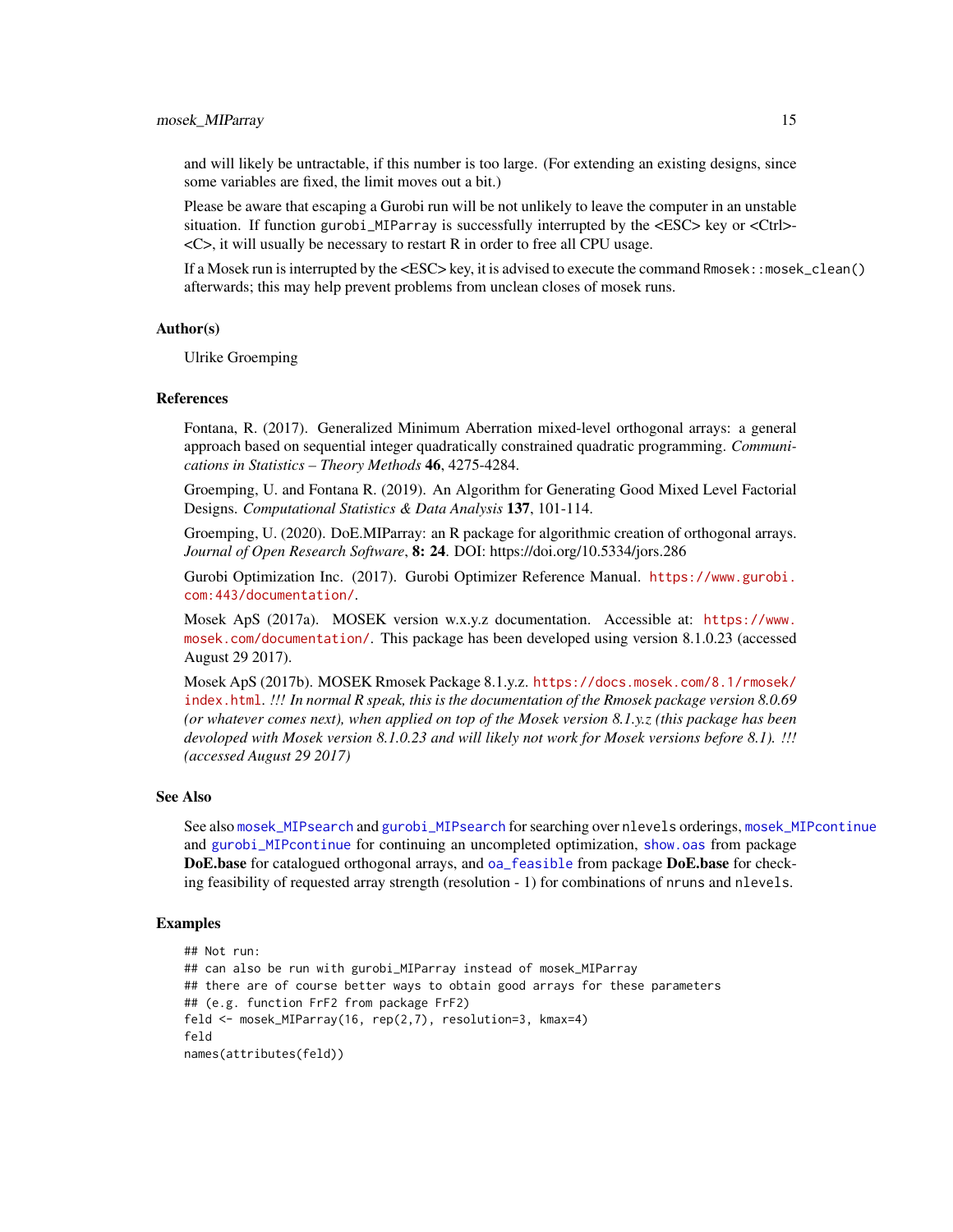```
attr(feld, "MIPinfo")$info
## using a start value
start <- DoE.base::L16.2.8.8.1[,1:5]
feld <- mosek_MIParray(16, rep(2,5), resolution=4, start=start)
## counting vector representation of the start value could also be used
DoE.MIParray:::dToCount(start-1)
  ## "-1", because the function requires values starting with 0
  ## 32 elements for the full factorial in lexicographic order, 16 ones for the runs
## extending an existing array
force <- matrix(as.numeric(as.matrix(DoE.base::undesign(DoE.base::oa.design(L8.2.7)))), nrow=8)
feld <- mosek_MIParray(16, rep(2,7), resolution=3, kmax=4, forced=force)
attr(feld, "MIPinfo")$info
## End(Not run)
```
<span id="page-15-2"></span>mosek\_MIPcontinue *Functions to Continue Optimization from Stored State*

#### <span id="page-15-1"></span>Description

These functions continue optimization for a MIP-based array from a stored state.

#### Usage

```
mosek_MIPcontinue(qco, improve = TRUE, maxtime = Inf, nthread = 2,
     mosek.opts = list(verbose = 10, soldetail = 1),
     mosek.params = list(dparam = list(LOWER_OBJ_CUT = 0.5,MIO_TOL_ABS_GAP = 0.2, INTPNT_CO_TOL_PFEAS = 1e-05,
     INTPNT_CO_TOL_INFEAS = 1e-07),
      iparam = list(PRESOLVE_LINDEP_USE="OFF", LOG_MIO_FREQ=100)))
gurobi_MIPcontinue(qco, improve = TRUE, maxtime = 60, nthread = 2,
     heurist = 0.05, MIQCPMethod = 0, MIPFocus = 0,
     gurobi.params =list(BestObjStop = 0.5, LogFile=""))
```
# Arguments

| qco     | object of class qco, created by a function in the package; or object of class oa<br>that has a gco object as its MIP info attribute                                                       |
|---------|-------------------------------------------------------------------------------------------------------------------------------------------------------------------------------------------|
| improve | logical; if TRUE (default), try to improve the already obtained solution for word<br>length qco\$info\$last.k, otherwise optimize the next word length                                    |
| maxtime | time in seconds for the optimization call; defaults differ for Mosek (Inf) and<br>Gurobi (60), because a Mosek run can be easily escaped ( <esc>-key), contrary<br/>to a Gurobi run</esc> |

<span id="page-15-0"></span>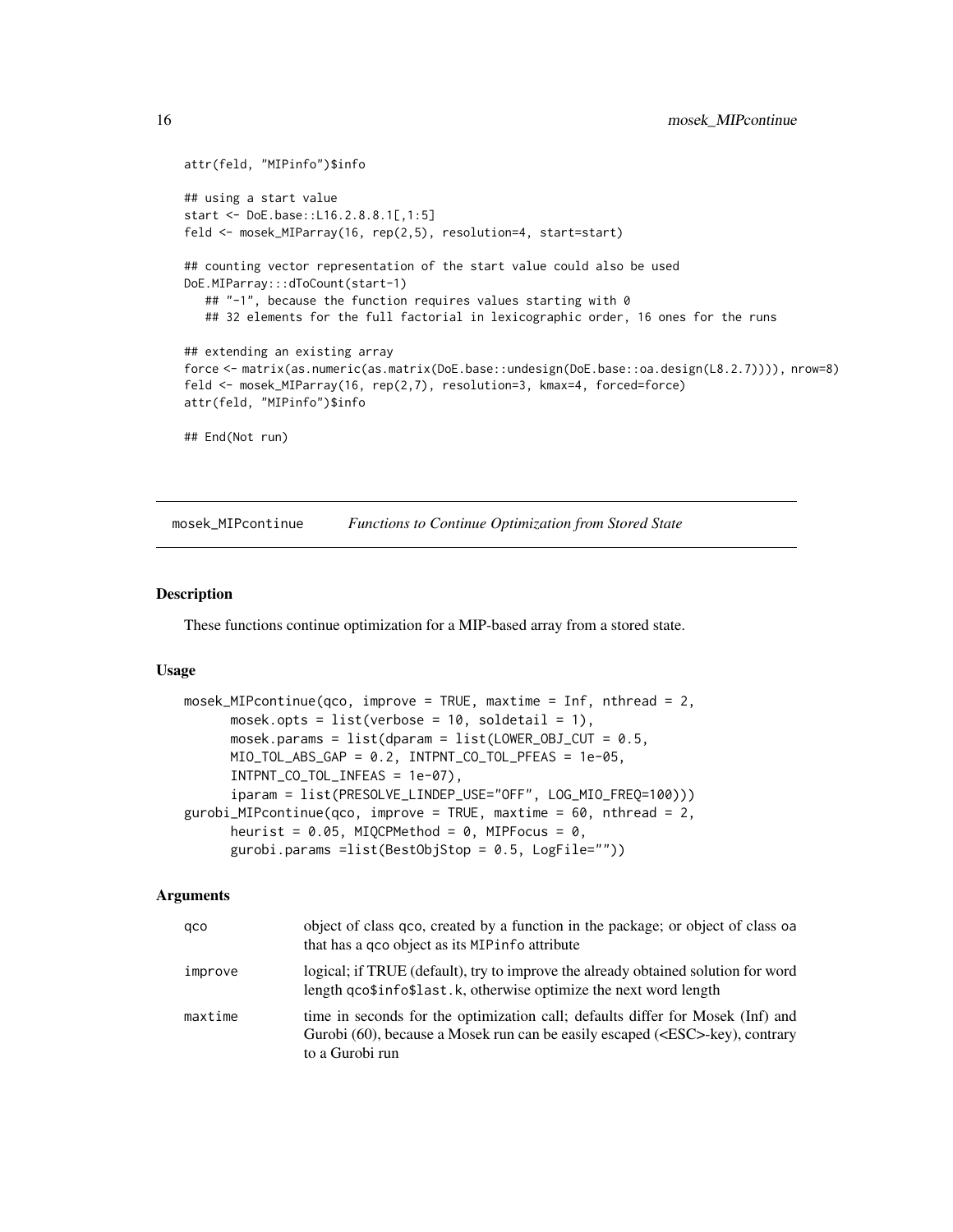<span id="page-16-0"></span>

| nthread         | number of cores to use (0=all cores)<br>CAUTION: nthread should not exceed the available number of cores. Gurobi<br>warns that performance might deteriorate. For Mosek, performance WILL strongly<br>deteriorate, and for extreme choices the R session might even crash (even for<br>small problems)! |
|-----------------|---------------------------------------------------------------------------------------------------------------------------------------------------------------------------------------------------------------------------------------------------------------------------------------------------------|
| heurist         | for gurobi_MIP continue only: the percentage of time (number between 0 and<br>1) spent on heuristics                                                                                                                                                                                                    |
| MIQCPMethod     | for gurobi_MIPcontinue only: the choice of optimization method; the default<br>"0" has been observed to be better than Gurobi's default for most cases (Gurobi<br>version 7.5.1); "-1" leaves the choice to Gurobi, "1" chooses the other method                                                        |
| <b>MIPFocus</b> | for gurobi_MIPcontinue only: the choice of strategy; the default "0" leaves<br>this choice to Gurobi; for finding better feasible solutions, "1" is recommended;<br>for improving the speed of increasing the lower bound for eventually proving<br>optimality, "3" can be tried                        |
| mosek.opts      | mosek options                                                                                                                                                                                                                                                                                           |
| mosek.params    | Mosek parameters                                                                                                                                                                                                                                                                                        |
| gurobi.params   | Gurobi parameters                                                                                                                                                                                                                                                                                       |

# **Details**

Note that it is possible to continue optimization with Gurobi, if it was started with Mosek, and vice versa. The tool will transform the problem into the respective other format.

Usage of options is analogous to functions [mosek\\_MIParray](#page-10-2) and [gurobi\\_MIParray](#page-10-1), respectively, where these are described in more detail.

For some applications, usability of mosek\_MIPcontinue is hampered in Mosek versions up to 8 by the fact that Mosek's presolve routines identify additional integer variables and fail to recognise user-specified starting values for these that are not exactly integer-valued. According to Mosek ApS, this is scheduled to be remedied with Mosek Version 9 (version 9 is now available; I have not checked whether this was indeed fixed).

#### Value

an array of class link[DoE.base]{oa}, if not optimized to GMA with info for further continuation (see documentation of [mosek\\_MIParray](#page-10-2) or [gurobi\\_MIParray](#page-10-1))

# Author(s)

Ulrike Groemping

#### See Also

See also [DoE.MIParray](#page-1-1) for examples of the role of the MIPcontinue functions, [mosek\\_MIParray](#page-10-2) and [gurobi\\_MIParray](#page-10-1) for more detail on the optimization arguments, [mosek\\_MIPsearch](#page-17-2) and [gurobi\\_MIPsearch](#page-17-1) for searching over nlevels orderings (which may be a very successful alternative to trying to improve an initial optimization based on a fixed nlevels vector).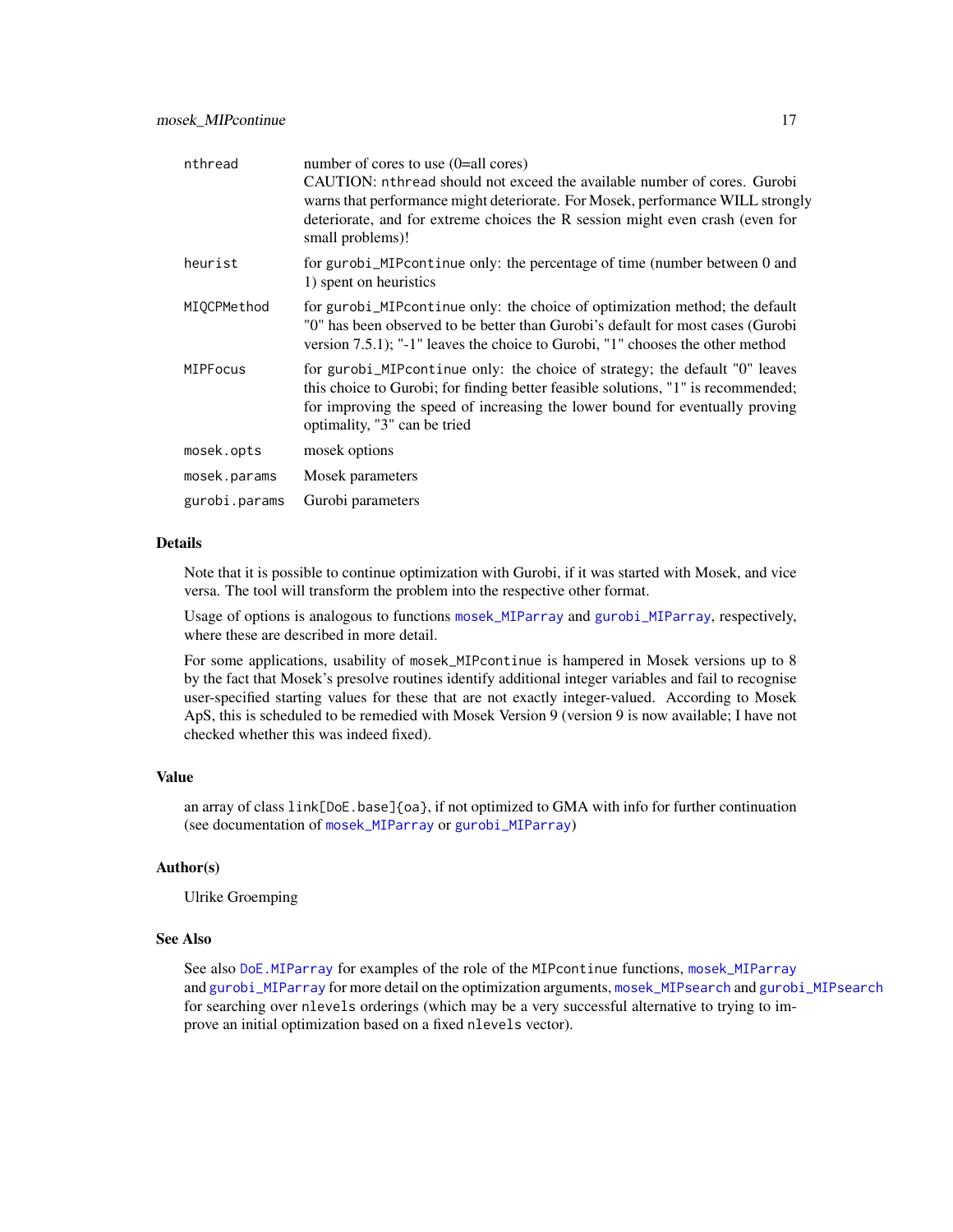<span id="page-17-2"></span><span id="page-17-0"></span>

# <span id="page-17-1"></span>**Description**

The functions search through different orderings of the nlevels vector with the goal to create an array with minimum resolution and optimized shortest word length. They create the orders and call gurobi\_MIParray or mosek\_MIParray for each order.

#### Usage

```
mosek_MIPsearch(nruns, nlevels, resolution = 3, maxtime = 60,
   stopearly=TRUE, listout=FALSE, orders=NULL,
   distinct = TRUE, detailed = 0, forced=NULL, find.only=TRUE,
   nthread=2, mosek.opts = list(verbose = 1, soldetail = 1),
  mosek.params = list(dparam = list(LOWER_OBJ_CUT = 0.5, MIO_TOL_ABS_GAP = 0.2,INTPNT_CO_TOL_PFEAS = 1e-05, INTPNT_CO_TOL_INFEAS = 1e-07),
      iparam = list(PRESOLVE_LINDEP_USE="OFF", LOG_MIO_FREQ=100)))
gurobi_MIPsearch(nruns, nlevels, resolution = 3, maxtime = 60,
   stopearly=TRUE, listout=FALSE, orders=NULL,
   distinct = TRUE, detailed = 0, forced=NULL, find.only=TRUE,
   nthread = 2, heurist=0.5, MIQCPMethod=0, MIPFocus=1,
   gurobi.params = list(BestObjStop = 0.5, OutputFlag=0))
```
# Arguments

| nruns      | positive integer; number of runs                                                                                                                                                                                                                                                                                                                                                                                                            |
|------------|---------------------------------------------------------------------------------------------------------------------------------------------------------------------------------------------------------------------------------------------------------------------------------------------------------------------------------------------------------------------------------------------------------------------------------------------|
| nlevels    | vector of integers $(\geq=2)$ ; numbers of factor levels                                                                                                                                                                                                                                                                                                                                                                                    |
| resolution | positive integer; the minimum resolution requested                                                                                                                                                                                                                                                                                                                                                                                          |
| maxtime    | the maximum run time in seconds per Gurobi or Mosek optimization request<br>(the overall run time may become (much) larger); in case of conflict between<br>maxtime and an explicit timing request in gurobi.params\$TimeLimit or mosek.params\$dparam\$\$MIO_<br>the stricter request prevails; the default values differ between Gurobi (60) and<br>Mosek (Inf), because Mosek runs can be easily escaped, while Gurobi runs can-<br>not. |
| stopearly  | logical; if TRUE, the search stops if the shortest word length hits the lower<br>bound; set to FALSE if you want longer word lengths to be optimized among<br>several choices with the same shortest word length                                                                                                                                                                                                                            |
| listout    | logical; if TRUE, all experimental plans are stored, instead of only the best one;<br>if stopearly=TRUE, listout=TRUE does not make sense                                                                                                                                                                                                                                                                                                   |
| orders     | NULL (in which case distinct level orders are automatically determined) or a<br>list of level orders to be searched                                                                                                                                                                                                                                                                                                                         |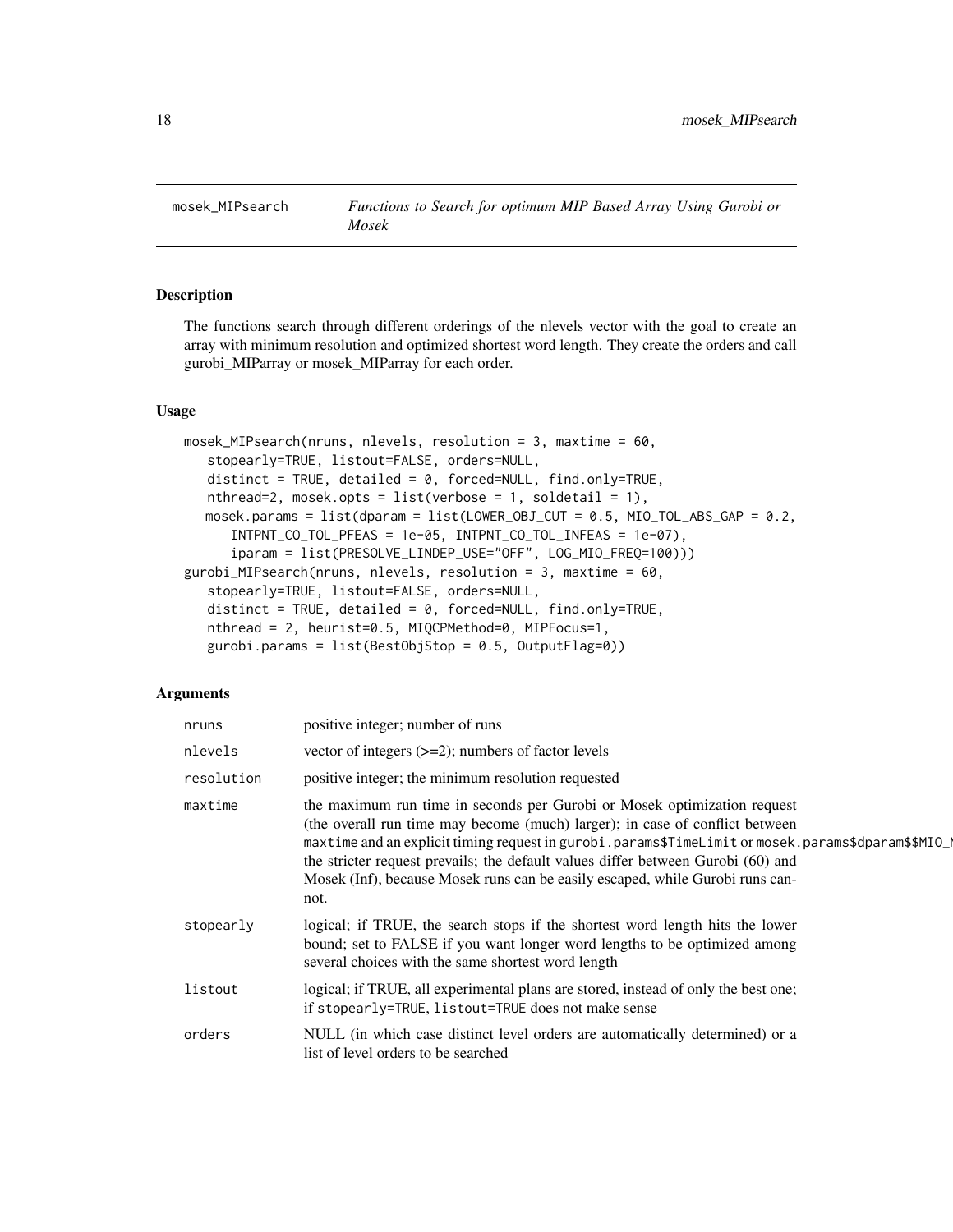| distinct     | logical; if TRUE (default), restricts counting vector to 0/1 entries, which means<br>that the resulting array is requested to have distinct rows; otherwise, duplicate<br>rows are permitted, i.e. the counting vector can have arbitrary non-negative inte-<br>gers. Designs with distinct runs are usually better; in addition, binary variables<br>are easier to handle by the optimization algorithm. Nevertheless, there are occa-<br>sions where a better array is found faster with option distinct=FALSE, even if<br>it has distinct rows.                                                                                                                                                                                                                                                                                                                                                                                                                                                             |
|--------------|----------------------------------------------------------------------------------------------------------------------------------------------------------------------------------------------------------------------------------------------------------------------------------------------------------------------------------------------------------------------------------------------------------------------------------------------------------------------------------------------------------------------------------------------------------------------------------------------------------------------------------------------------------------------------------------------------------------------------------------------------------------------------------------------------------------------------------------------------------------------------------------------------------------------------------------------------------------------------------------------------------------|
| detailed     | integer (default 0); determines the output detail: positive values imply inclusion<br>of a problem and solution history (attribute history), values of at least 3 add<br>the lists of optimization matrices (Us and Hs, attribute matrices).                                                                                                                                                                                                                                                                                                                                                                                                                                                                                                                                                                                                                                                                                                                                                                   |
| forced       | for resolution > 1 only;<br>runs to force into the solution design; can be given as an array matrix with the<br>appropriate number of columns and less than nruns rows or a counting vector<br>for the full factorial in lexicographic order with sum smaller than nruns; if<br>distinct=TRUE, forced must have distinct rows (matrix) or 0/1 elements only.                                                                                                                                                                                                                                                                                                                                                                                                                                                                                                                                                                                                                                                   |
| find.only    | logical; if TRUE (default), the function only attempts to find an array of the<br>requested resolution, without optimizing word lenghts; otherwise, a design of<br>the requested resolution is found, which is subsequently improved in terms of<br>its word lengths up to words of length kmax.                                                                                                                                                                                                                                                                                                                                                                                                                                                                                                                                                                                                                                                                                                               |
| nthread      | the number of threads (=cores) to use; there are also the Mosek parameter<br>NUM_THREADS and the Gurobi parameter Threads; in case of conflict, the smaller<br>request prevails. For using Gurobi's or Mosek's default (which is in most cases<br>the use of all available cores), choose nthread=0.<br>CAUTION: nthread should not be chosen larger than the available number of<br>cores. Gurobi warns that performance will deteriorate, but was observed to per-<br>form OK. For Mosek, performance will strongly deteriorate, and for extreme<br>choices the R session might even crash (even for small problems)!                                                                                                                                                                                                                                                                                                                                                                                        |
| mosek.opts   | list of Mosek options; these have to be looked up in Mosek documentation                                                                                                                                                                                                                                                                                                                                                                                                                                                                                                                                                                                                                                                                                                                                                                                                                                                                                                                                       |
| mosek.params | list of mosek parameters, which can have the list-valued elements dparam, iparam<br>and/or sparam; their use has to be looked up in the RMosek documentation. The<br>arguments maxtime and nthread correspond to the dparam\$MIO_MAX_TIME and<br>iparam\$NUM_THREADS specifications. Conflicts are resolved as stated in their<br>documentation.                                                                                                                                                                                                                                                                                                                                                                                                                                                                                                                                                                                                                                                               |
|              | The element dparam\$LOWER_OBJ_CUT can be used to incorporate a best bound<br>found in an earlier successless optimization attempt; per default, it is set to 0.5,<br>since the target function can take on integer values only and cannot be negative.<br>If a valid starting value is not accepted by Mosek, it may be worthwhile to<br>increase dparam\$INTPNT_CO_TOL_PFEAS.<br>Users of Mosek versions 9 and higher may want to play with iparam\$MIO_SEED,<br>which was introduced as a new parameter with Mosek version 9 (default: 42);<br>different seeds modify the path taken through the search space for a given level<br>ordering; thus, varying seeds can also be the route to choose where searching<br>over level orderings is not feasible.<br>Note that a user specified mosek. params should always contain the specifica-<br>tions shown under Usage. Exceptions: LOWER_OBJ_CUT is always specified to<br>be at least 0.5, i.e. this option can be safely omitted without loosing anything, |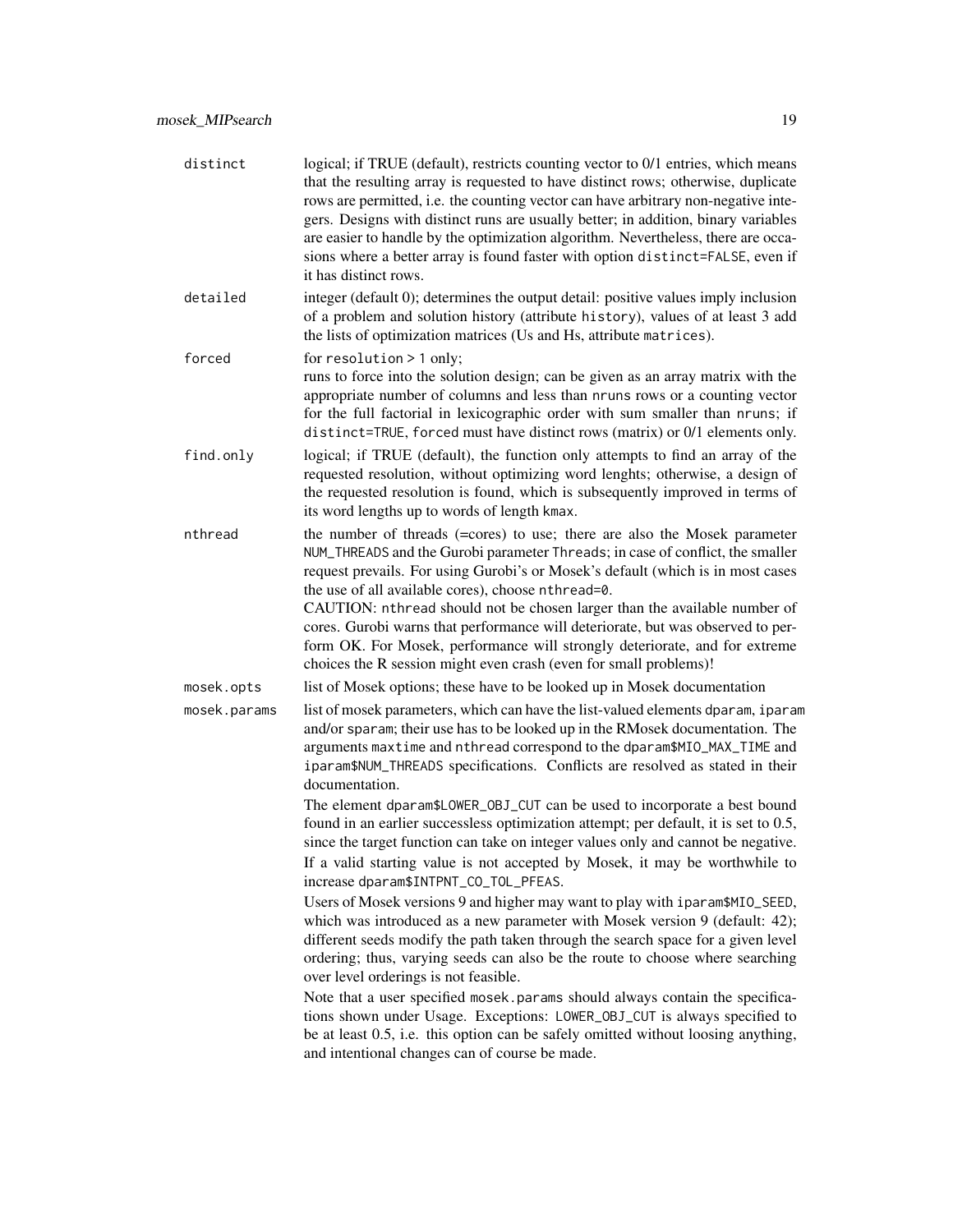<span id="page-19-0"></span>

| heurist       | the proportion heuristics time used by Gurobi in quadratic objective optimiza-<br>tion (default 0.5; Gurobi default is 0.05); there is also the Gurobi parameter<br>Heuristics; in case of conflict, the larger request prevails; the setting for heurist<br>is deactivated for the initial linear problem which is always run with the Gurobi<br>default. It can be worthwhile playing with this option for improving the run time<br>for certain settings; for example, with nruns=48 and nlevels= $c(2, 2, 3, 4, 4)$ ,<br>heurist=0.05 performs better than the default 0.5.           |
|---------------|-------------------------------------------------------------------------------------------------------------------------------------------------------------------------------------------------------------------------------------------------------------------------------------------------------------------------------------------------------------------------------------------------------------------------------------------------------------------------------------------------------------------------------------------------------------------------------------------|
| MIQCPMethod   | the method used by Gurobi for quadratically constrained optimization (default 0;<br>other possibilities -1 (Gurobi decides) or 1); there is also the Gurobi parameter<br>MIQCPMethod; in case of conflict, the method is set to "0"; this choice is made<br>because it proved beneficial in many cases explored (although there also were a<br>few cases which fared better with Gurobi's default).                                                                                                                                                                                       |
| MIPFocus      | the strategy used by Gurobi for quadratically constrained optimization (default<br>1: focus on finding good feasible solutions fast; other possibilities: 0 (Gurobi<br>decides/compromise), 2 or 3 (focus on increasing the lower bound fast)); there<br>is also the Gurobi parameter MIPFocus; in case of conflict, MIPFocus is set to<br>"0"; the setting for MIPFocus is deactivated for the initial linear problem which<br>is always run with the Gurobi default.                                                                                                                    |
| gurobi.params | list of gurobi parameters; these have to be looked up in Gurobi documenta-<br>tion; the arguments maxtime, heurist, MIQCPMethod and MIPFocus refer to the<br>Gurobi parameters "TimeLimit", "Heuristics", "MIQCPMethod" and "MIPFo-<br>cus", respectively. See their documentation for what happens in case of conflict.<br>The Gurobi parameter BestObjStop can be used to incorporate a best bound<br>found in an earlier successless optimization attempt; per default, it is set to 0.5,<br>since the objective function can take on integer values only and cannot be nega-<br>tive. |

#### Details

The search functions have been implemented, because the algorithm's behavior may strongly depend on the order of factors in case of mixed level arrays. In many examples, Mosek quickly improved the objective function which then stayed constant for a long time; thus, it may be promising to run mosek\_MIPsearch with maxtime=60 (or even less). See also Groemping and Fontana (2019) for examples of successful applications of the search functionality.

Even though Gurobi was less successful as a search tool in the examples that were examined so far, it may be helpful for other examples.

The options suppress printed output from the optimizers themselves.

Mosek Version 9 has gained a seed argument (iparam\$MIO\_SEED, which implements the Mosek parameter MSK\_IPAR\_MIO\_SEED). Playing with seeds in mosek\_MIParray may be an alternative to using the search approach, because it may lead to different paths through the search space for a fixed ordering of the nlevels vector. So far, I have only very little experience with using seeds; user reports are very welcome.

#### Value

an array of class [oa](#page-0-0) with the attributes added by mosek\_MIParray or gurobi\_MIParray, resp. In addition, the attribute optorder contains the vector of level orders that yielded the best design; if listout=TRUE, also the attributes orders and allplans.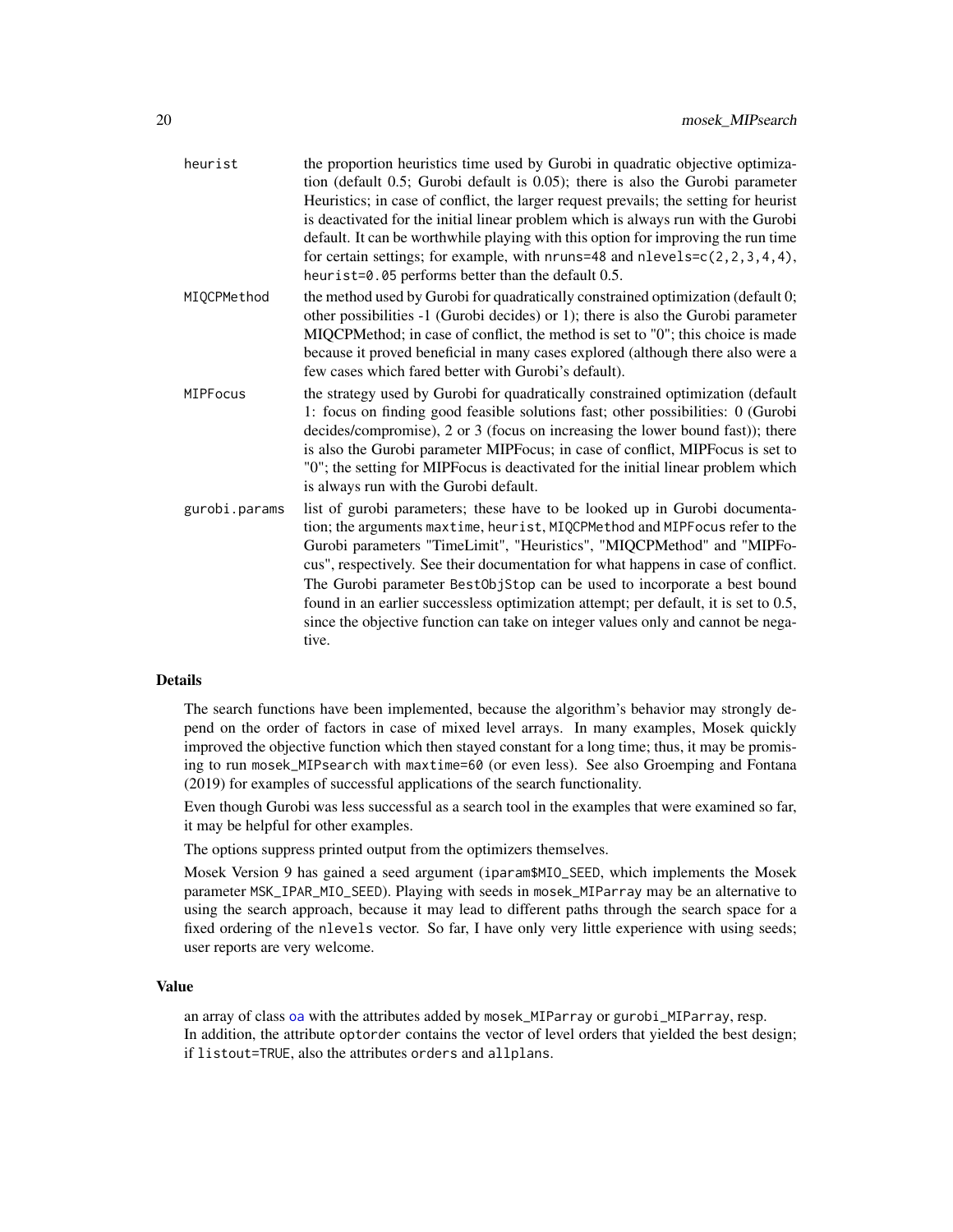#### <span id="page-20-0"></span>print.oa 21

Objects with the attribute allplans are quite large. If the attribute is no longer needed, it can be removed from an object named obj (replace with the name of your object) by the command attr(obj,"allplans") <-NULL

#### Author(s)

Ulrike Groemping

#### References

Groemping, U. and Fontana R. (2019). An Algorithm for Generating Good Mixed Level Factorial Designs. *Computational Statistics & Data Analysis* 137, 101-114.

Groemping, U. (2020). DoE.MIParray: an R package for algorithmic creation of orthogonal arrays. *Journal of Open Research Software*, 8: 24. DOI: https://doi.org/10.5334/jors.286

# See Also

See also [mosek\\_MIParray](#page-10-2) and [gurobi\\_MIParray](#page-10-1), [oa\\_feasible](#page-7-1) from package DoE.base for checking feasibility of requested array strength (resolution - 1) for combinations of nruns and nlevels, and lowerbound  $AR$  from package **DoE.base** for a lower bound for the length R words in a resolution R array.

#### Examples

```
## Not run:
## can also be run with gurobi_MIParray instead of mosek_MIParray
## there are of course better ways to obtain good arrays for these parameters
## (e.g. function FrF2 from package FrF2)
oa_f easible(18, c(2,3,3,3,3), 2) ## strength 2 array feasible
lowerbound_AR(18, c(2,3,3,3,3), 3) ## lower bound for A3
## of course not necessary here, the design is found fast
feld <- mosek_MIPsearch(18, c(2,3,3,3,3), stopearly=FALSE, listout=TRUE, maxtime=30)
## even stopearly=TRUE would not stop, because the lower bound 2 is not achievable
feld
names(attributes(feld))
attr(feld, "optorder")
## even for this simple case, running optimization until confirmed optimality
## would be very slow
## End(Not run)
```
print.oa *Function to Print oa Objects with a Lot of Added Info*

#### Description

The function suppresses printing of voluminous info attached as attributes to oa objects.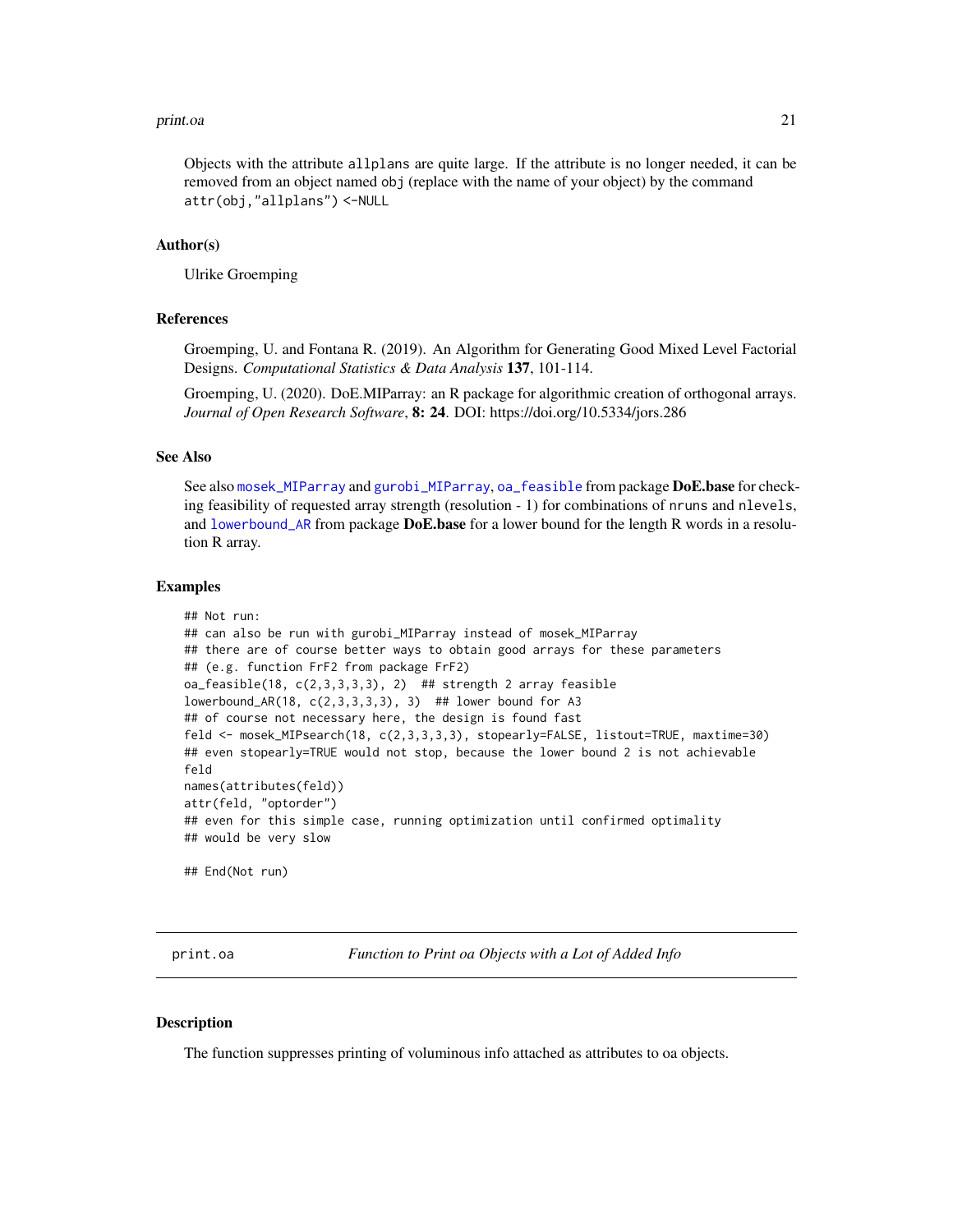#### Usage

```
## S3 method for class 'oa'
print(x, \ldots)
```
# **Arguments**

|          | the oa object to be printed                  |
|----------|----------------------------------------------|
| $\cdots$ | further arguments for default print function |

# Details

The function currently removes all attributes except origin, class, dim, dimnames before printing. If available, status information from the MIPinfo attribute is printed.

Additionally, the names of unusual attributes are printed. They can also be printed separately by running names(attributes(x)); to access an attribute, run  $attr(x, "MIPinfo"),$  for example.

# Value

The function is used for its side effects and does not return anything.

#### Author(s)

Ulrike Groemping

#### See Also

See also [print.default](#page-0-0) and [str](#page-0-0)

write\_MPSILPlist.Rd *Functions to create and write lists of (mixed) integer quadratic or linear problems related to orthogonal arrays*

#### <span id="page-21-1"></span>Description

create\_ILPlist creates a list of problems in Mosek formatting. write\_MPSILPlist saves a list of integer linear problems as separate MPS files that are accompanied by a table of content txt file. write\_MPSMIQP creates and writes a single quadratic mixed integer problem in MPS format. All functions work, even if neither Mosek nor Gurobi is available.

#### Usage

```
create_ILPlist(nruns, nlevels, resolution=3, distinct=TRUE,
              search.orders=TRUE, start=NULL, forced=NULL, orders=NULL)
write_MPSILPlist(prefix, qcolist, toc=TRUE)
write_MPSMIQP(prefix, nruns, nlevels, resolution=3, distinct=TRUE, start=NULL,
              forced=NULL, name="ImproveAR", commentline="* quadratic problem")
```
<span id="page-21-0"></span>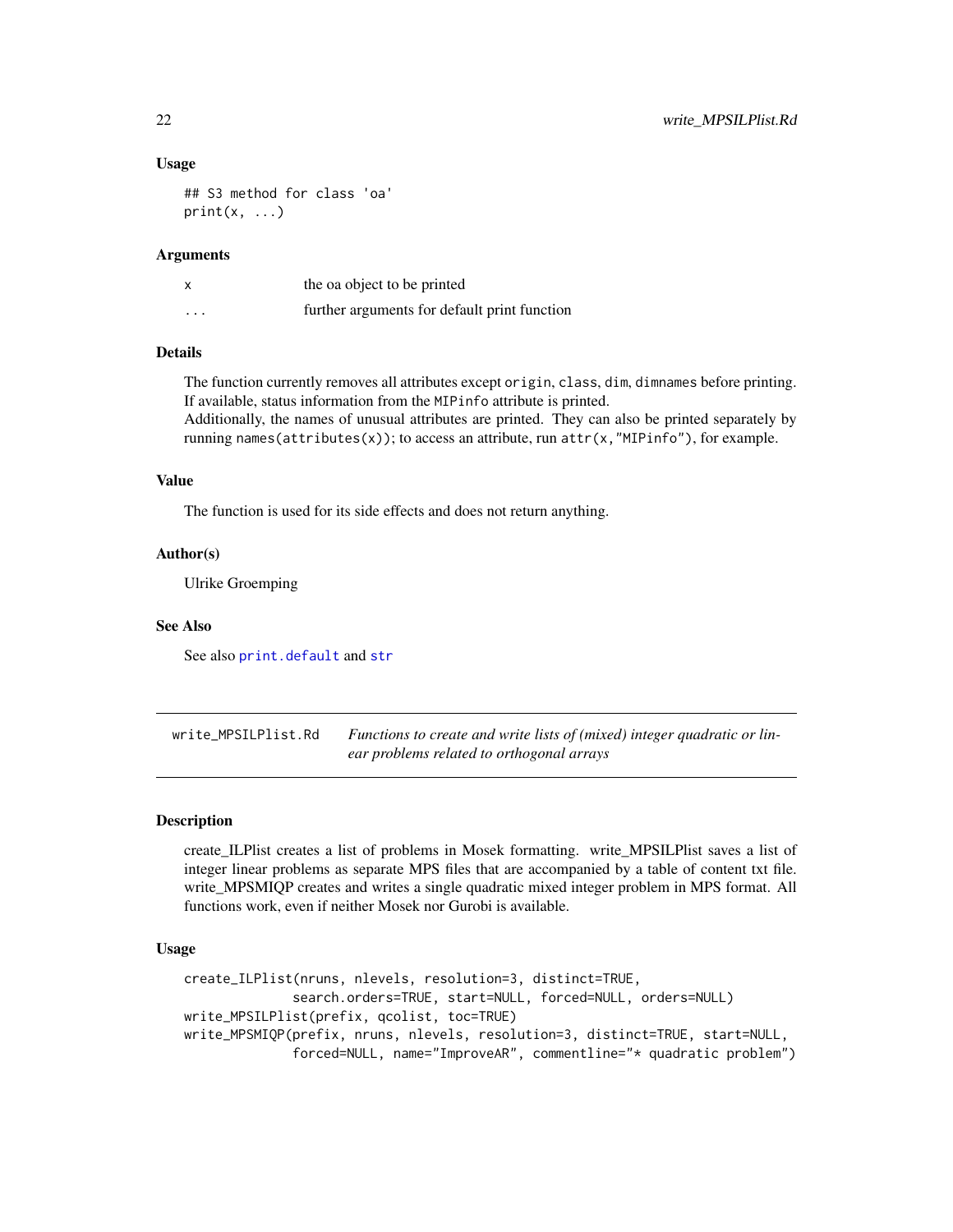# Arguments

| nruns         | positive integer; number of runs                                                                                                                                                                                                                                                                                                                                                                                                                                                                                                                   |
|---------------|----------------------------------------------------------------------------------------------------------------------------------------------------------------------------------------------------------------------------------------------------------------------------------------------------------------------------------------------------------------------------------------------------------------------------------------------------------------------------------------------------------------------------------------------------|
| nlevels       | vector of integers $(\geq=2)$ ; numbers of factor levels                                                                                                                                                                                                                                                                                                                                                                                                                                                                                           |
| resolution    | positive integer; the minimum resolution requested                                                                                                                                                                                                                                                                                                                                                                                                                                                                                                 |
| distinct      | logical; if TRUE (default), restricts counting vector to 0/1 entries, which means<br>that the resulting array is requested to have distinct rows; otherwise, duplicate<br>rows are permitted, i.e. the counting vector can have arbitrary non-negative inte-<br>gers. Designs with distinct runs are usually better; in addition, binary variables<br>are easier to handle by the optimization algorithm. Nevertheless, there are occa-<br>sions where a better array is found faster with option distinct=FALSE, even if<br>it has distinct rows. |
| search.orders | logical (default TRUE); determines whether a list of arrays for different level<br>orderings is produced or a single array is output only                                                                                                                                                                                                                                                                                                                                                                                                          |
| start         | a starting value for the algorithm: can be a matrix with entries 1 to number of<br>levels for each column, or a counting vector for the full factorial in lexicographic<br>order; if specified, start must specify an array with the appropriate number<br>of rows and columns, the requested resolution and, if distinct = TRUE, also<br>contain distinct rows (matrix) or 0/1 elements only. start cannot be combined<br>with search.orders=TRUE.                                                                                                |
| forced        | for resolution > 1 only;<br>runs to force into the solution design; can be given as an array matrix with the<br>appropriate number of columns and less than nruns rows or a counting vector<br>for the full factorial in lexicographic order with sum smaller than nruns; if<br>distinct=TRUE, forced must have distinct rows (matrix) or 0/1 elements only.                                                                                                                                                                                       |
| orders        | a list of level orderings to be considered; if orders is not specified but search. orders=TRUE,<br>all distinct level orderings                                                                                                                                                                                                                                                                                                                                                                                                                    |
| prefix        | file name prefix to be supplemented with a number and the .mps suffix later. In<br>addition, a further file with a different suffix may be created (see details).                                                                                                                                                                                                                                                                                                                                                                                  |
| qcolist       | list of ILP objects in Mosek notation (as e.g. produced by function create_ILPlist)                                                                                                                                                                                                                                                                                                                                                                                                                                                                |
| toc           | logical (default TRUE) that indicates whether a table of content should be pro-<br>duced (txt file)                                                                                                                                                                                                                                                                                                                                                                                                                                                |
| name          | name to be written into the name field of the mps file                                                                                                                                                                                                                                                                                                                                                                                                                                                                                             |
| commentline   | comment to be written directly underneath the name (comments have to start<br>with $a^*$ )                                                                                                                                                                                                                                                                                                                                                                                                                                                         |

# Details

The functions do *not* do any problem solving, they serve the sole purpose of exporting problems so that they can be addressed by solvers other than Mosek or Gurobi. The target solver must be able to process the MPS format.

create\_ILPlist creates a list with one or more integer linear problems for creating designs of at least the specified resolution. The problems are in Mosek formatting.

write\_MPSILPlist writes a list produced by create\_ILPlist to one or several MPS files, one file per list element. If not suppressed, a toc file is also created (suffix \_toc.txt), which contains the number of runs, the target resolution and the elements of nlevels for each MPS file.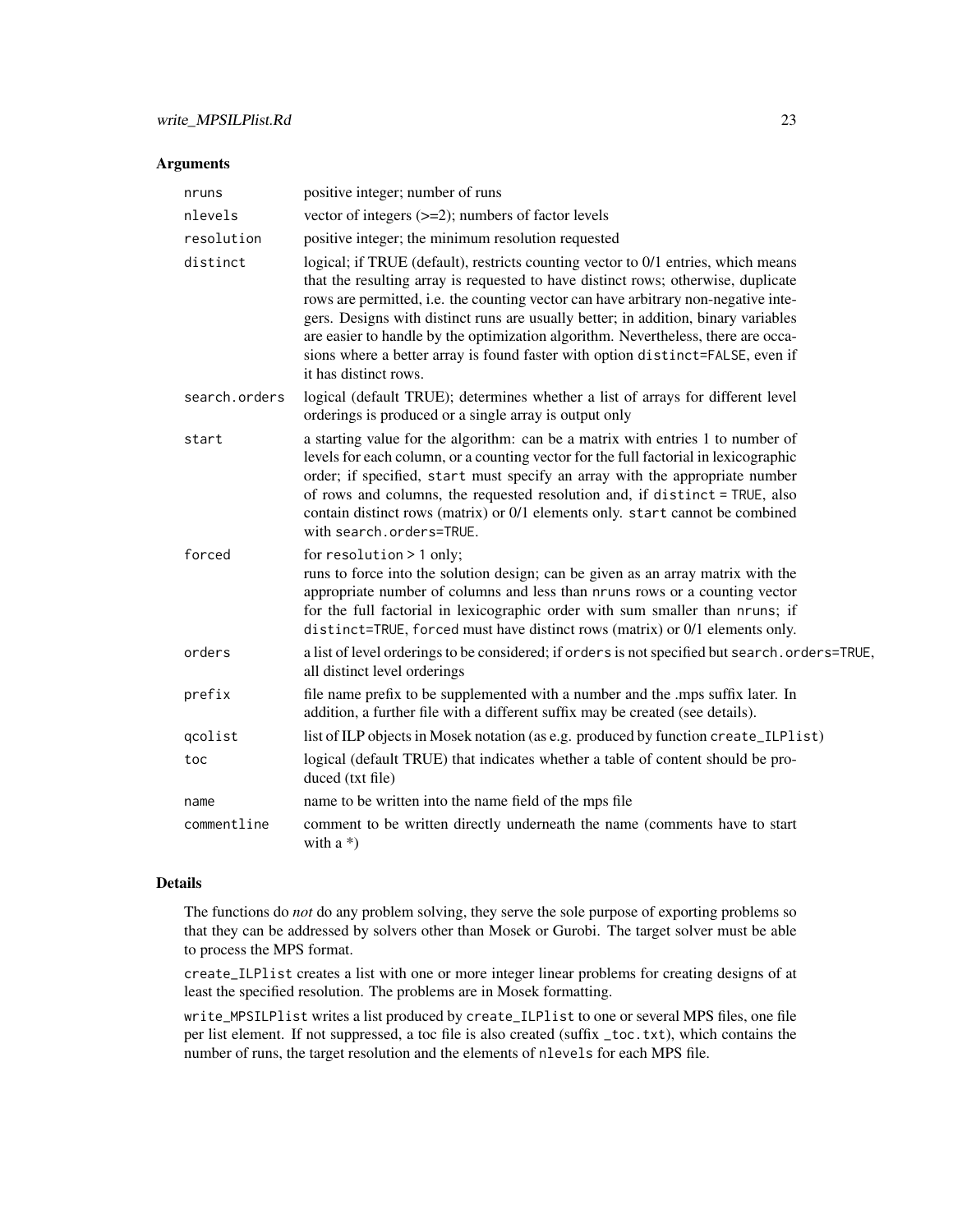write\_MPSMIQP creates and writes a problem for improving the number of shortest words, in a form that corresponds to general MPS format, without extensions by Mosek or Gurobi. The problem has a quadratic objective like in Groemping and Fontana (2019) Eq.(2Q) (instead of Eq.(2L), which is solved by Gurobi and Mosek).

The example section demonstrates on a small example how these functions can be used.

For write\_MPSMIQP, a start array can be provided from a previous linear optimization (this is not enforced). If an admissible start array is provided, write\_MPSMIQP initially prints the GWLP of that start array. Otherwise, it warns of inadmissibility. The start value cannot be stored in the MPS file. Instead, for a non-NULL start array, a separate file (suffix .start) is created, and users have to work out how they can make their solver use that start solution (which is stored in the form of a counting vector, see example section). Note that the availability of a start array can improve the ability of a solver to find an optimum solution. However, this is not always the case, there are also instances for which a better solution is found without providing a start solution.

For write\_MPSMIQP, a lower bound for the objective value can substantially improve the run time, if the solution achieves that lower bound. The lower bound is not provided in the MPS file, and its detail depends on the optimizer's way to implement quadratic problems (see example section for how to obtain it). Users have to work out how to provide that bound to their optimizer.

Note that it can take a long time to write the mps files, if the problem has many variables (the number of variables is prod(nlevels)).

# Value

Function create\_ILPlist creates a list of one or more optimization problems, which can be used in a call to function write\_MPSILPlist.

Function write\_MPSILPlist returns a table of contents matrix for the written files. If toc=TRUE, that value is also written to a separate file with suffix toc.

Function write\_MPSMIQP returns the start vector (in counting vector representation), if start is not NULL; that vector is also written to a separate file with suffix start.

#### Note

It can take an optimizer a long time to confirm optimality after finding an optimum. For the quadratic problem, it is therefore very beneficial to provide an optimal value to the algorithm, where possible (see example section).

The functions are not meant for situations, for which a full factorial design would be huge. Even though the functions do not solve anything, MPS files will be very large and writing them will be quite slow for such cases.

# Author(s)

Ulrike Groemping

#### References

Groemping, U. and Fontana, R. (2019). An Algorithm for Generating Good Mixed Level Factorial Designs. *Computational Statistics & Data Analysis* 137, 101-114. doi:10.1016/j.csda.2019.01.020.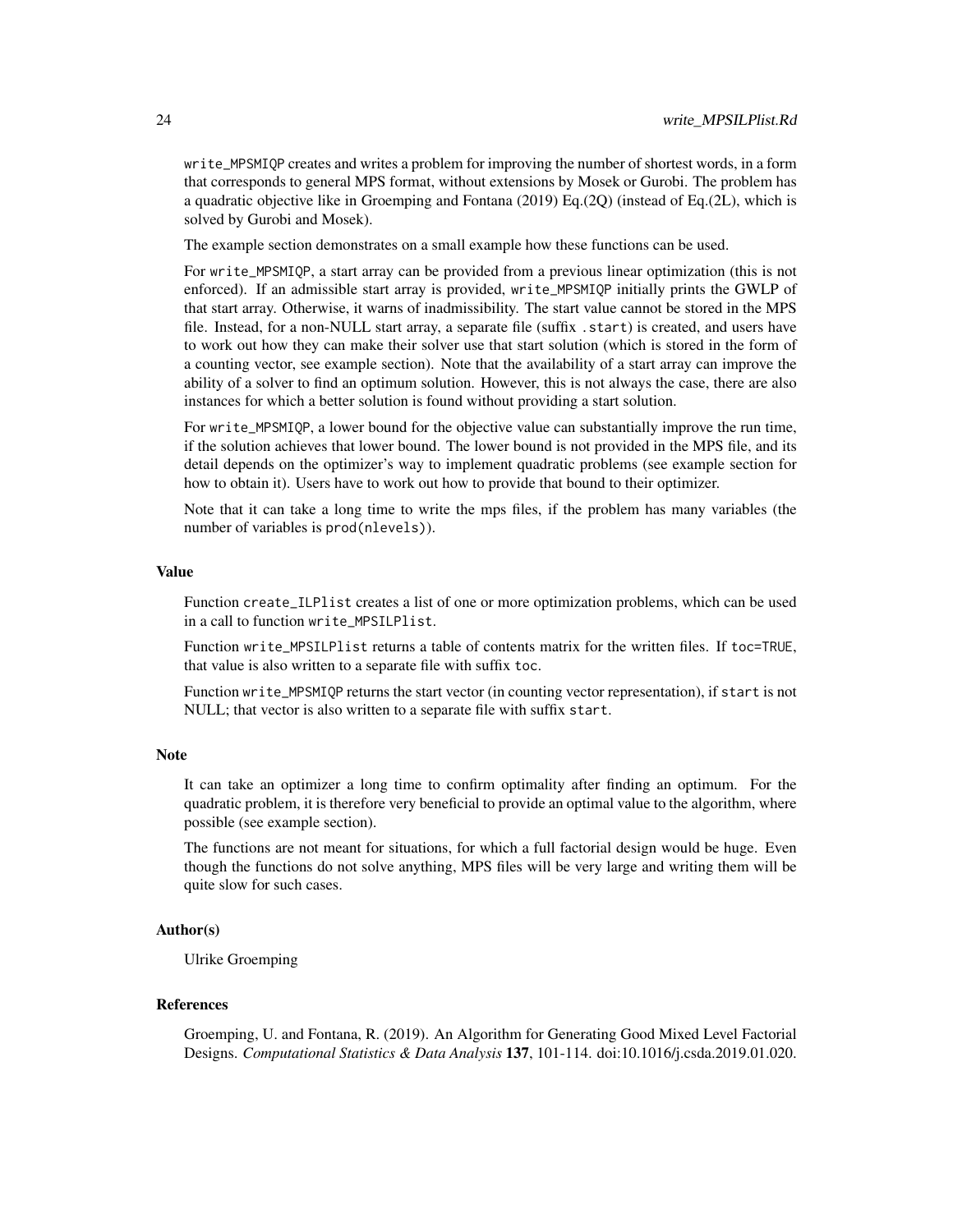<span id="page-24-0"></span>Mosek ApS (2017a). MOSEK version w.x.y.z documentation. Accessible at: [https://www.](https://www.mosek.com/documentation/) [mosek.com/documentation/](https://www.mosek.com/documentation/). This package has been developed using version 8.1.0.23 (accessed August 29 2017).

Mosek ApS (2017b). MOSEK Rmosek Package 8.1.y.z. [https://docs.mosek.com/8.1/rmosek/](https://docs.mosek.com/8.1/rmosek/index.html) [index.html](https://docs.mosek.com/8.1/rmosek/index.html). *!!! In normal R speak, this is the documentation of the Rmosek package version 8.0.69 (or whatever comes next), when applied on top of the Mosek version 8.1.y.z (this package has been devoloped with Mosek version 8.1.0.23 and will likely not work for Mosek versions before 8.1). !!! (accessed August 29 2017)*

#### See Also

See also [create\\_MIQP](#page-0-0) and [write\\_MPSILP](#page-0-0) for internal functions that support these exported functions, and [dToCount](#page-5-1) and [countToDmixed](#page-5-1) for switching back and forth between an array and its counting vector representation.

#### Examples

```
###################################################################
## an array and its counting vector
## arrays (starting the coding with 1)
## and their counting vectors can be used interchangeably
myarr <- cbind(c(1,1,1,1,1,1,1,1,2,2,2,2,2,2,2,2),
              c(1,1,1,1,2,2,2,2,1,1,1,1,2,2,2,2),
              c(1,2,3,4,1,2,3,4,1,2,3,4,1,2,3,4),
              c(1,5,3,7,2,6,4,8,8,4,6,2,7,3,5,1))
## we want to see it w.r.t. a 2,2,4,8 level full factorial
## determine the counting vector representation of this array
## nlevels is needed,
## because the third column of myarr has only 2 levels
(myarr_cv <- dToCount(myarr, nlevels=c(2,2,4,8), startfrom1=TRUE))
###################################################################
## demo: counting vector represents the array runs
###################################################################
## full factorial in lexicographic order
fullfac \leq ff(2,2,4,8) + 1 ### ff levels start with 0
##
## pick the selected runs from fullfac
selfac <- fullfac[which(myarr_cv==1),]
##
## order both variants in the same way and compare them
## (in this case, they are equal without reordering)
ord1 <- DoE.base::ord(selfac) ## order them
ord2 <- DoE.base::ord(myarr) ## order them
selfac[ord1,] == myarr[ord2,]#######################################################
```
####################################################### ## We go for an array in 16 runs with four factors in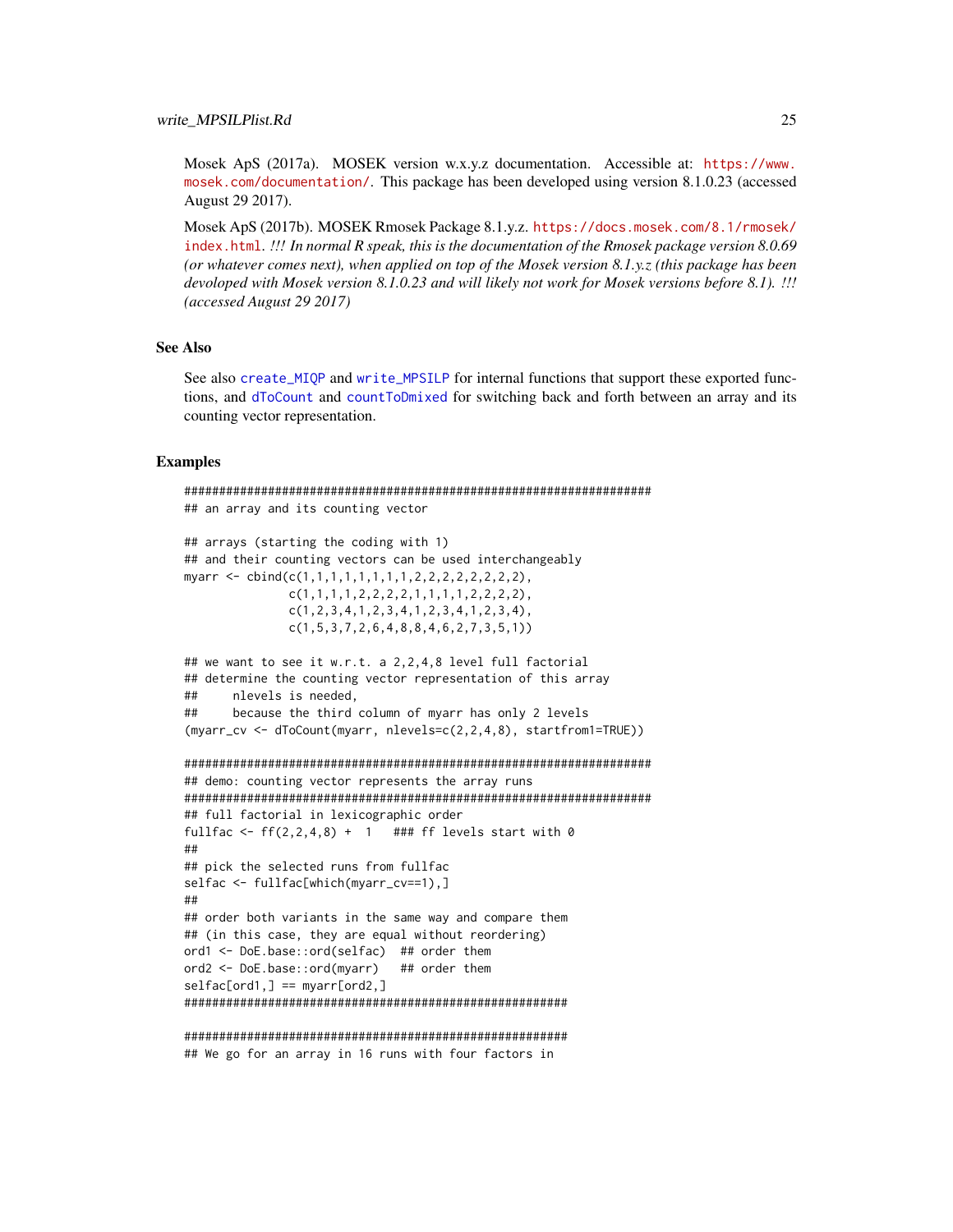```
## 2,2,4,8 levels.
## Is a strength 2 oa feasible?
##
oa_feasible(16, c(2,2,4,8), 2) ## FALSE
##
## consequence: use resolution 2 (=strength 1),
## minimize number of words of length 2
problemlist \leq create_ILPlist(16, nlevels = c(2,2,4,8), resolution = 2)
length(problemlist) ## 12 distinct search orders
names(problemlist[[3]])
problemlist[[3]][-2] ## ILP is too long for printing
problemlist1 <- create_ILPlist(16, nlevels = c(2,2,4,8),
                  resolution = 2, search.orders = FALSE)
                  ## only the pre-specified search order
problemlist2 <- create_ILPlist(16, nlevels = c(2,2,4,8),
                  resolution = 2, orders = list(c(2, 2, 4, 8)),
                                                c(8, 2, 4, 2))## the two specified search orders
## Not run:
write_MPSILPlist(prefix="miniprob", problemlist)
## writes miniprob01.mps, ..., miniprob12.mps and miniprob_toc.txt
write_MPSILPlist(prefix="miniprob", problemlist1, toc=FALSE)
## writes miniprob1.mps
## End(Not run)
## The MPS files can be read by various optimizers.
## The ILP problems aim for a feasible solution.
## Start values are possible, but usually not useful.
## The best solution (lowest target value) can be imported into R.
## the solution a counting vector
## its format depends on the optimizer
## import it into R and calculated array from it
importedsol <- myarr_cv # for demo only
solarray <- countToDmixed(myarr_cv, nlevels=c(2,2,4,8))
##
## it is crucial to use the order of the levels
## that corresponds to the problem that the solver solved
GWLP(solarray)
#######################################################
## providing a lower bound for the number of
## length 2 words in a strength 1 (resolution 2) array
#######################################################
##
lowerbound_AR(nruns = 16, nlevels = c(2, 2, 4, 8), R = 2) # 1##
## In this example, we have immediately hit on a solution
## with optimum A2-value (see GWLP)
```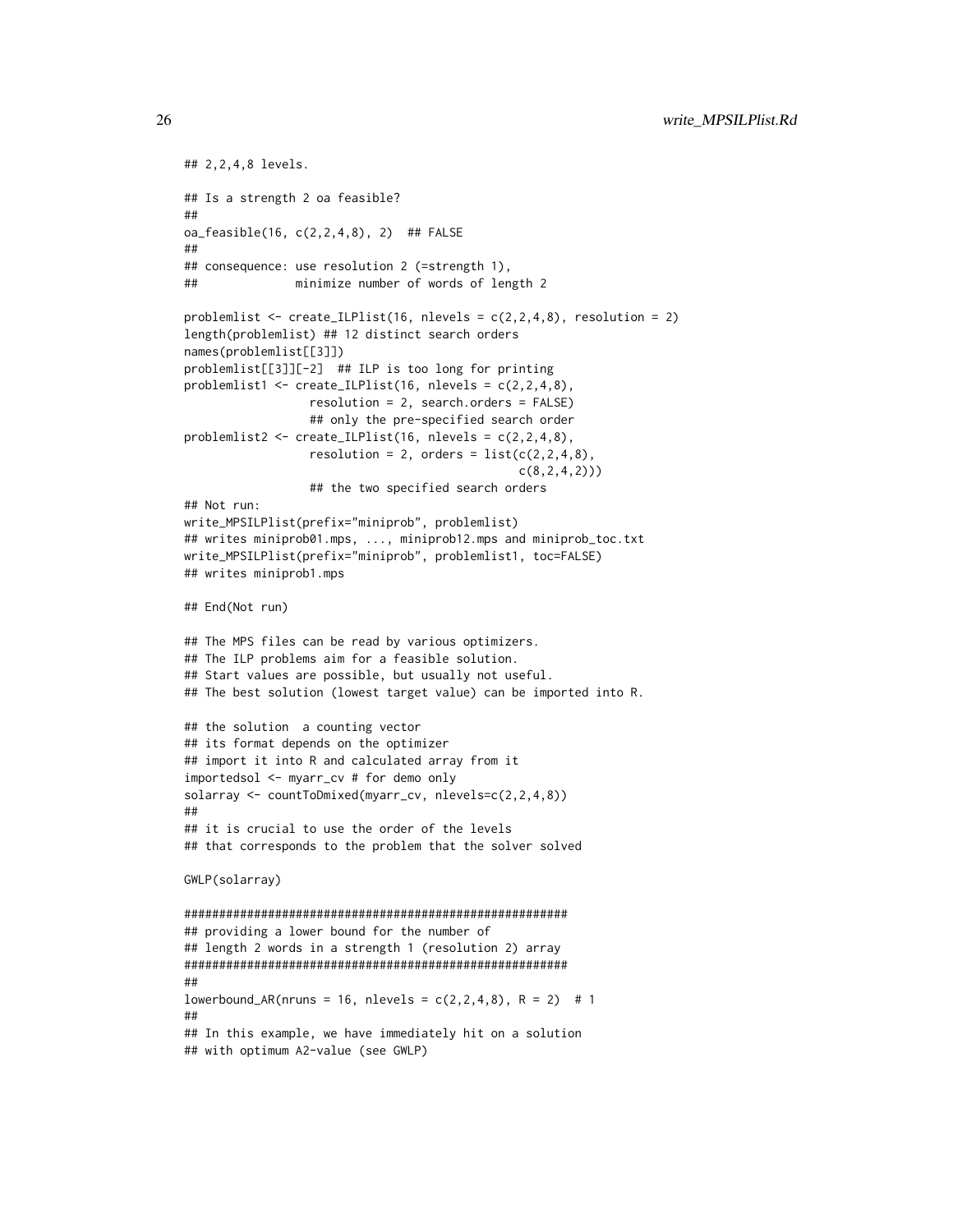```
#######################################################
## using a quadratic problem for optimizing A2
##
## Not run:
write_MPSMIQP("quadprob", 16, c(2,2,4,8), resolution=2)
## writes quadprob.mps
## End(Not run)
## Run time for solving the quadratic problem exported by write_MPSMIQP
## may substantially (!) benefit from providing the lower bound of the
## objective function, if that bound is attained.
##
## The lower bound for the minimum of the quadratic problem
## created by write_MPSMIQP
## is the lower bound for the word length, multiplied with n^2,
## here 16 \text{ }^{\circ} 2 \text{ } * 1 = 256,
## or half that value,
## depending on how the optimizer handles quadratic objectives.
#######################################################
## Depending on the optimizer, it is useful or even crucial to provide a
```

```
## starting value to write_MPSMIQP. This starting value can be obtained
## as the solution to a linear problem (that was exported using functions
## create_ILPlist and write_MPSILPlist).
```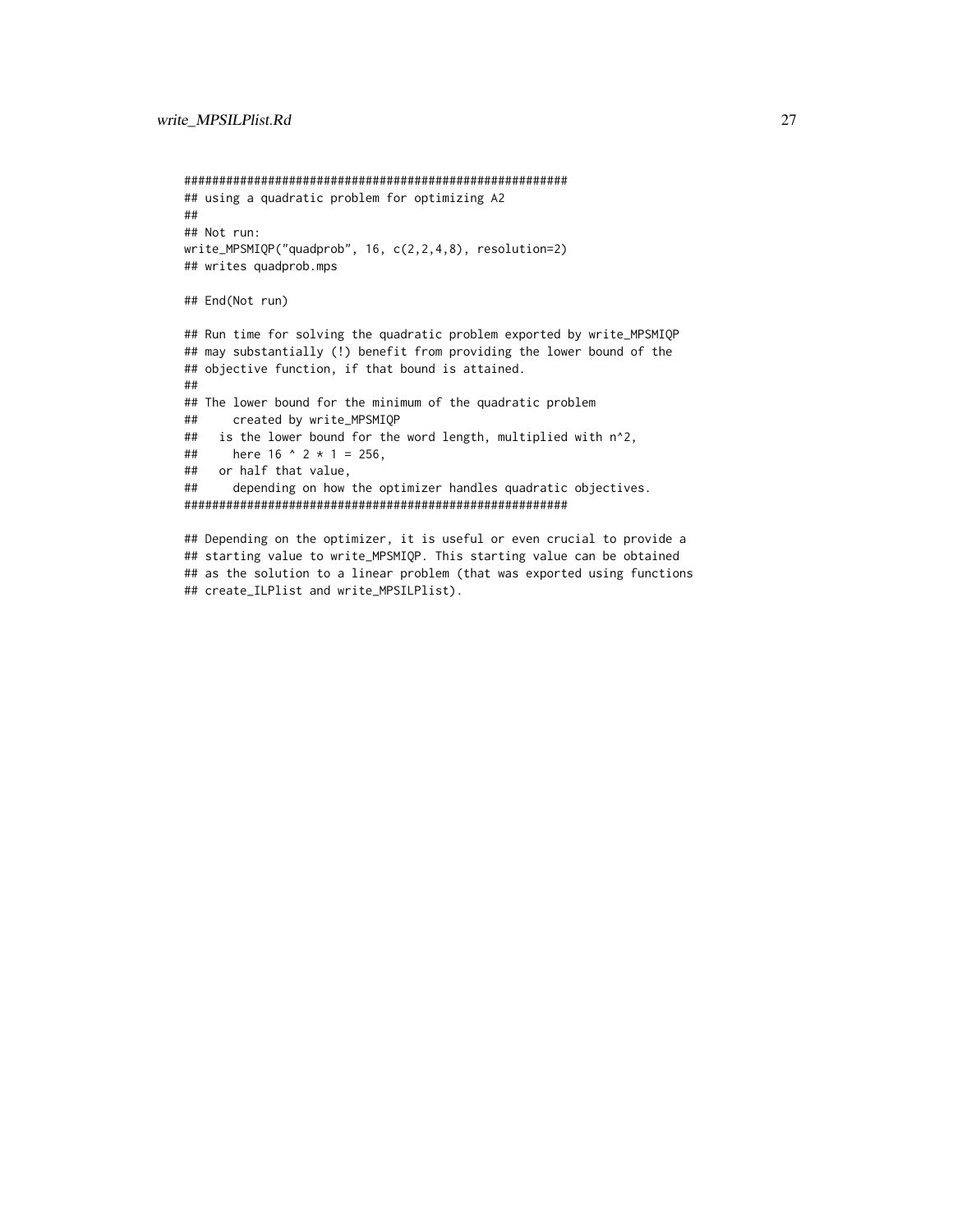# <span id="page-27-0"></span>**Index**

∗ array DoE.MIParray-package, [2](#page-1-0) dToCount.Rd, [6](#page-5-0) functionsFromDoE.base, [8](#page-7-0) mosek\_MIParray, [11](#page-10-0) mosek\_MIPsearch, [18](#page-17-0) write\_MPSILPlist.Rd, [22](#page-21-0) ∗ design DoE.MIParray-package, [2](#page-1-0) dToCount.Rd, [6](#page-5-0) functionsFromDoE.base, [8](#page-7-0) mosek\_MIParray, [11](#page-10-0) mosek\_MIPsearch, [18](#page-17-0) write\_MPSILPlist.Rd, [22](#page-21-0) contr.XuWu *(*functionsFromDoE.base*)*, [8](#page-7-0) countToDmixed, *[25](#page-24-0)* countToDmixed *(*dToCount.Rd*)*, [6](#page-5-0)

create\_ILPlist *(*write\_MPSILPlist.Rd*)*, [22](#page-21-0) create\_MIQP, *[25](#page-24-0)* DoE.base, *[8,](#page-7-0) [9](#page-8-0)*

DoE.MIParray, *[13](#page-12-0)*, *[17](#page-16-0)* DoE.MIParray *(*DoE.MIParray-package*)*, [2](#page-1-0) DoE.MIParray-package, [2](#page-1-0) dToCount, *[25](#page-24-0)* dToCount *(*dToCount.Rd*)*, [6](#page-5-0) dToCount.Rd, [6](#page-5-0)

ff *(*dToCount.Rd*)*, [6](#page-5-0) functionsFromDoE.base, [8](#page-7-0)

gurobi2mosek, *[3](#page-2-0)* gurobi2mosek *(*mosek2gurobi*)*, [10](#page-9-0) gurobi\_MIParray, *[3](#page-2-0)*, *[10](#page-9-0)*, *[17](#page-16-0)*, *[21](#page-20-0)* gurobi\_MIParray *(*mosek\_MIParray*)*, [11](#page-10-0) gurobi\_MIPcontinue, *[3](#page-2-0)*, *[15](#page-14-0)* gurobi\_MIPcontinue *(*mosek\_MIPcontinue*)*, [16](#page-15-0) gurobi\_MIPsearch, *[3](#page-2-0)*, *[15](#page-14-0)*, *[17](#page-16-0)*

gurobi\_MIPsearch *(*mosek\_MIPsearch*)*, [18](#page-17-0) GWLP, *[9](#page-8-0)* GWLP *(*functionsFromDoE.base*)*, [8](#page-7-0)

ICFTs, *[9](#page-8-0)* ICFTs *(*functionsFromDoE.base*)*, [8](#page-7-0)

length2, *[9](#page-8-0)* length2 *(*functionsFromDoE.base*)*, [8](#page-7-0) length3, *[9](#page-8-0)* length3 *(*functionsFromDoE.base*)*, [8](#page-7-0) length4, *[9](#page-8-0)* length4 *(*functionsFromDoE.base*)*, [8](#page-7-0) length5, *[9](#page-8-0)* length5 *(*functionsFromDoE.base*)*, [8](#page-7-0) lowerbound\_AR, *[9](#page-8-0)*, *[21](#page-20-0)* lowerbound\_AR *(*functionsFromDoE.base*)*, [8](#page-7-0)

mosek2gurobi, *[3](#page-2-0)*, [10](#page-9-0) mosek\_MIParray, *[3](#page-2-0)*, *[10](#page-9-0)*, [11,](#page-10-0) *[17](#page-16-0)*, *[21](#page-20-0)* mosek\_MIPcontinue, *[3](#page-2-0)*, *[15](#page-14-0)*, [16](#page-15-0) mosek\_MIPsearch, *[3](#page-2-0)*, *[12](#page-11-0)*, *[14,](#page-13-0) [15](#page-14-0)*, *[17](#page-16-0)*, [18](#page-17-0)

oa, *[14](#page-13-0)*, *[20](#page-19-0)* oa\_feasible, *[9](#page-8-0)*, *[15](#page-14-0)*, *[21](#page-20-0)* oa\_feasible *(*functionsFromDoE.base*)*, [8](#page-7-0)

print.default, *[22](#page-21-0)* print.oa, [21](#page-20-0)

qco *(*mosek2gurobi*)*, [10](#page-9-0)

SCFTs, *[9](#page-8-0)* SCFTs *(*functionsFromDoE.base*)*, [8](#page-7-0) show.oas, *[15](#page-14-0)* str, *[22](#page-21-0)*

write\_MPSILP, *[25](#page-24-0)* write\_MPSILPlist, *[3](#page-2-0)* write\_MPSILPlist *(*write\_MPSILPlist.Rd*)*, [22](#page-21-0)